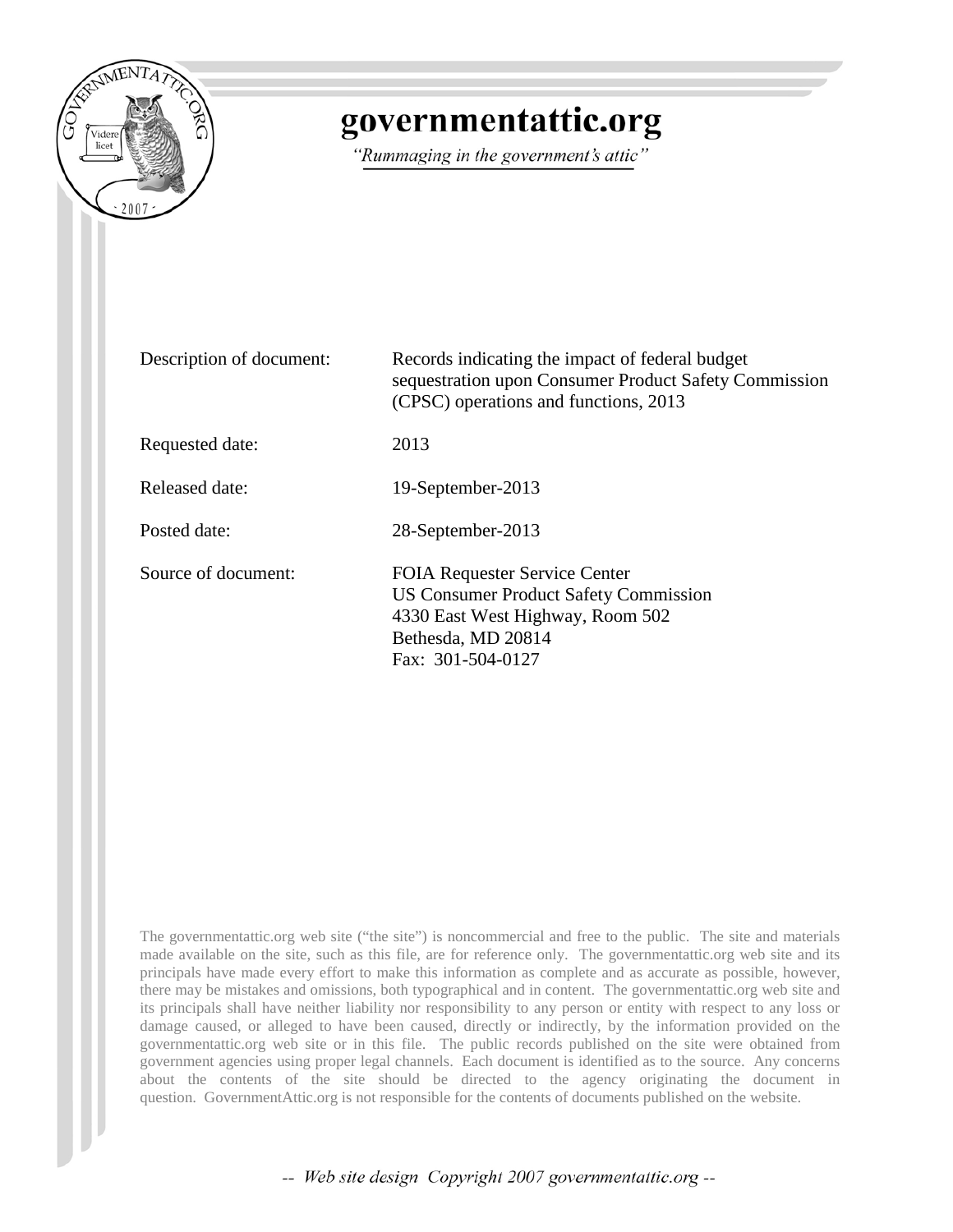

# **U.S. CONSUMER PRODUCT SAFETY COMMISSION 4330 EAST WEST HIGHWAY BETHESDA, MD 20814**

September 19, 2013

**RE:** Freedom of Information Act (FOIA) Request #13-F-00443: Documents describing the impact of federal budget sequestration upon CPSC operations and functions (since February 1, 2013)

Thank you for your Freedom of Information Act (FOIA) request seeking information from the U.S. Consumer Product Safety Commission ("Commission"). The records from the Commission files responsive to your request are enclosed.

Thank you for your interest in consumer product safety. The cost to the Commission to prepare this information was \$45.00. In this case, we have decided to waive the charges. Should you have any questions, contact us by letter, facsimile (301) 504-0127, telephone (301) 504-7923, or e-mail addressed to cpsc-foia@cpsc.gov.

Sincerely,

Alberta E. Mills Freedom of Information Officer The Secretariat - Office of the Secretary Office of the General Counsel

**Enclosure**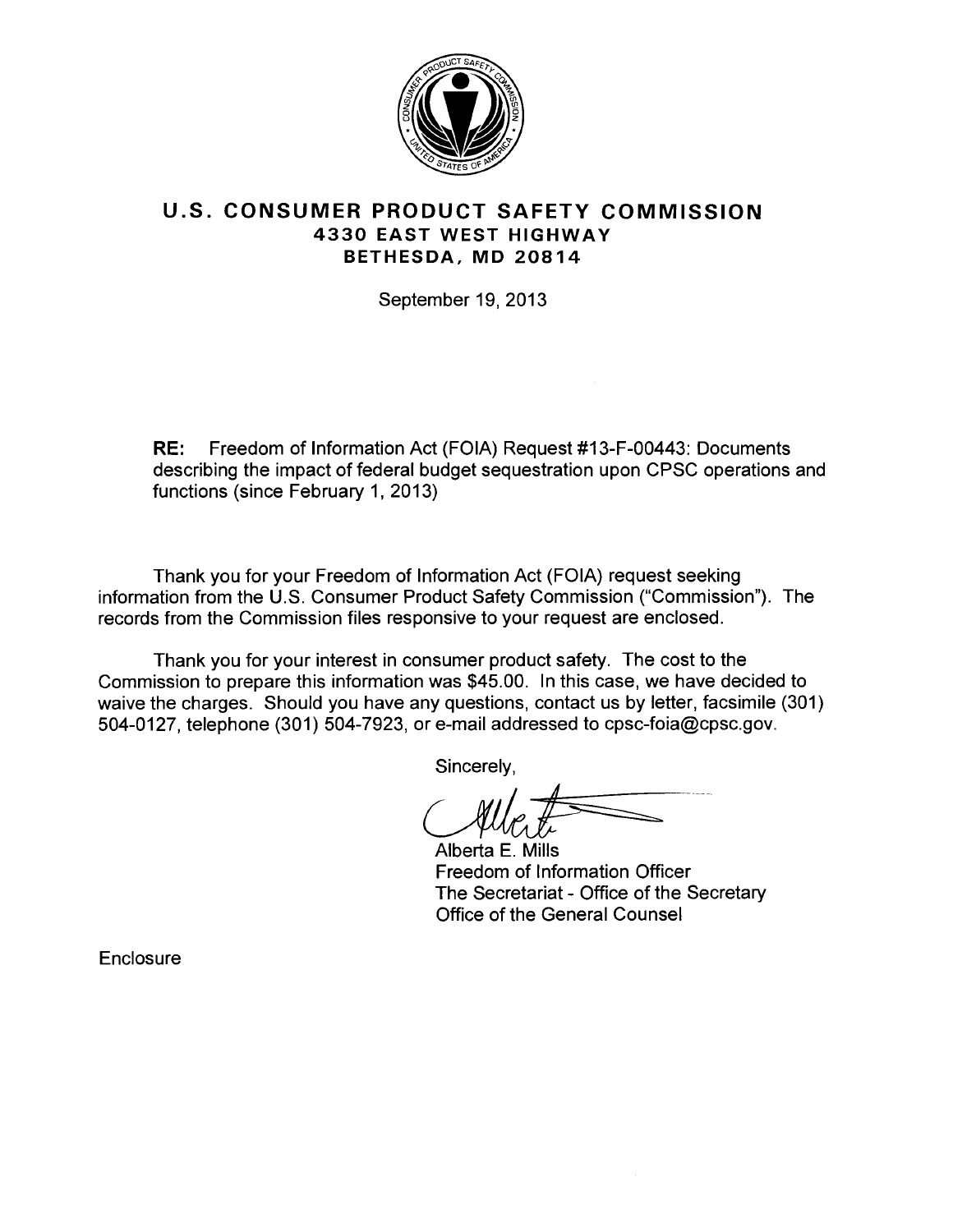# Mills, Alberta E.

| From:               | Hoffman, Jay                                                                     |
|---------------------|----------------------------------------------------------------------------------|
| Sent:               | Tuesday, March 05, 2013 11:08 AM                                                 |
| To:                 | Tenenbaum, Inez; Howsare, Matt; Connor, Anupama; Lee, Dorothy; Nord, Nancy;      |
|                     | Martyak, Joseph; Cardon, Nathan; Reggev, Timothy; Adler, Robert; Fong-Swamidoss, |
|                     | Jana; Levine, Jason; McCardell, Ophelia                                          |
| Cc                  | Hinson, Kenneth; Howell, Robert; Duong, Hai; Day, Christopher                    |
| Subject:            | Update on FY13 and sequestration at CPSC                                         |
| <b>Attachments:</b> | FY2013 Sequestration and Funding Update030413.pdf                                |
| Importance:         | Low                                                                              |

Commissioners and Staff,

Attached is a memorandum providing an update on our FY13 funding in light of sequestration.

Please feel free to reach out to OEX or myself if you have follow-up questions. Jay

Jay Hoffman Chief Financial Officer U.S. Consumer Product Safety Commission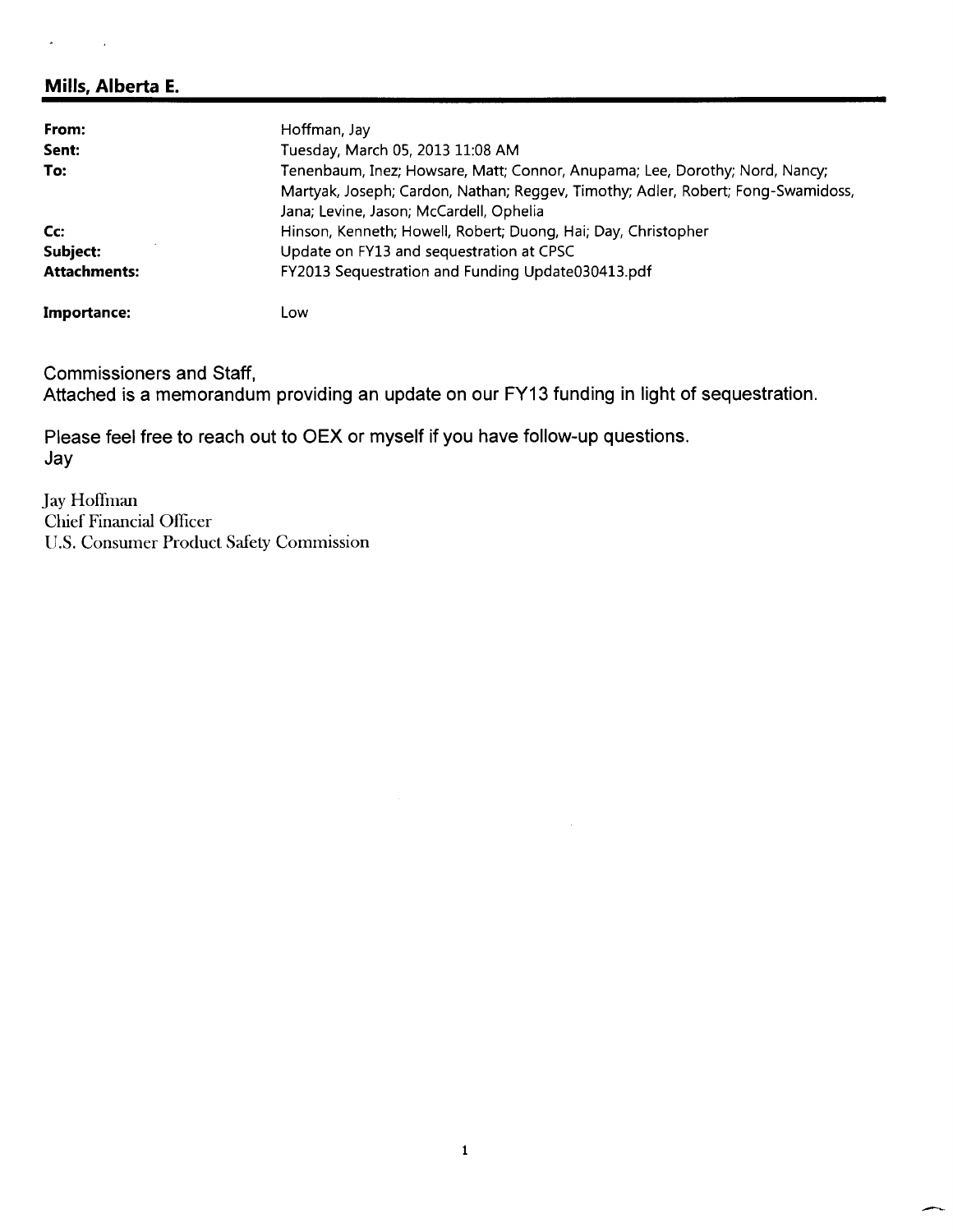

### Memorandum March 5, 2013

-

| то | The Commission |
|----|----------------|
|----|----------------|

**THROUGH:** Kenneth R. Hinson, Executive Director [signed]

**FROM** : Jay Hoffman, Chief Financial Officer  $\oint$ 

SUBJECT : Update on Fiscal Year (FY) 2013 Financial Operations and Sequestration

The Consumer Product Safety Commission (CPSC) is operating under a Continuing Resolution (CR) that runs through March 27, 2013, and provides annualized funding of \$115.2M. This past Friday, the President issued a sequestration order in accordance with section 251A of the Balanced Budget and Emergency Deficit Control Act, as amended, 2 U.S.C. 90la. The order requires that budgetary resources in each non-exempt budget account be reduced by the amount calculated by the Office of Management and Budget (OMB) in its report to Congress of March I, 2013, entitled OMB Report to the Congress on the Joint Committee Sequestration for Fiscal Year 2013. In that report, the CPSC sequestration is a 5% reduction from the current CR rate, which equates to  $\sim$ \$6M and a total annualized funding level of ~\$l09M.

At OMB direction, the CPSC has been operating at a reduced funding level since October l, 2012. The current OMB apportionment caps CPSC spending at an annualized rate of ~\$109M under the CR and that amount is coincidently the same level as the annualized funding provided for under sequestration (i.e.  $\sim$ \$109M). Accordingly, CPSC has already been operating at the sequestration annualized rate since the start of the fiscal year.

The CPSC's FY 2013 Operating Plan, approved on January  $18<sup>th</sup>$ , sequenced work across the four fiscal quarters beginning October 1, 2012, and ending September 30, 2013. More work was planned for the second half of the fiscal year than the first half, making it administratively possible to adhere to the OMB apportionment level and also reduce or defer work depending on sequestration and final FY 2013 appropriations. In addition, CPSC implemented a partial hiring freeze at the start of the fiscal year. The combination of planning some work to begin in the second half of the fiscal year and implementing a partial hiring freeze enabled the agency to stay within the OMB apportionment levels which are, as mentioned previously, essentially equal to the sequestration run rate of ~\$109M.

While the agency has adjusted to the sequestration funding level, there have been real mission impacts as a result of lower spending levels. These impacts include:

- Reduced staffing levels agency-wide and fewer replacement staff, which result in decreases to the agency's analytical, laboratory and compliance mission capabilities;
- Some information technology requirements and capital replacement investments have been delayed and may need to be deferred until future years;
- Interagency research agreements, specifically those related to the National Nanotechnology Initiative, have not yet been funded in FY 2013;
- Lower priority analytical and enforcement projects have been put on hold; and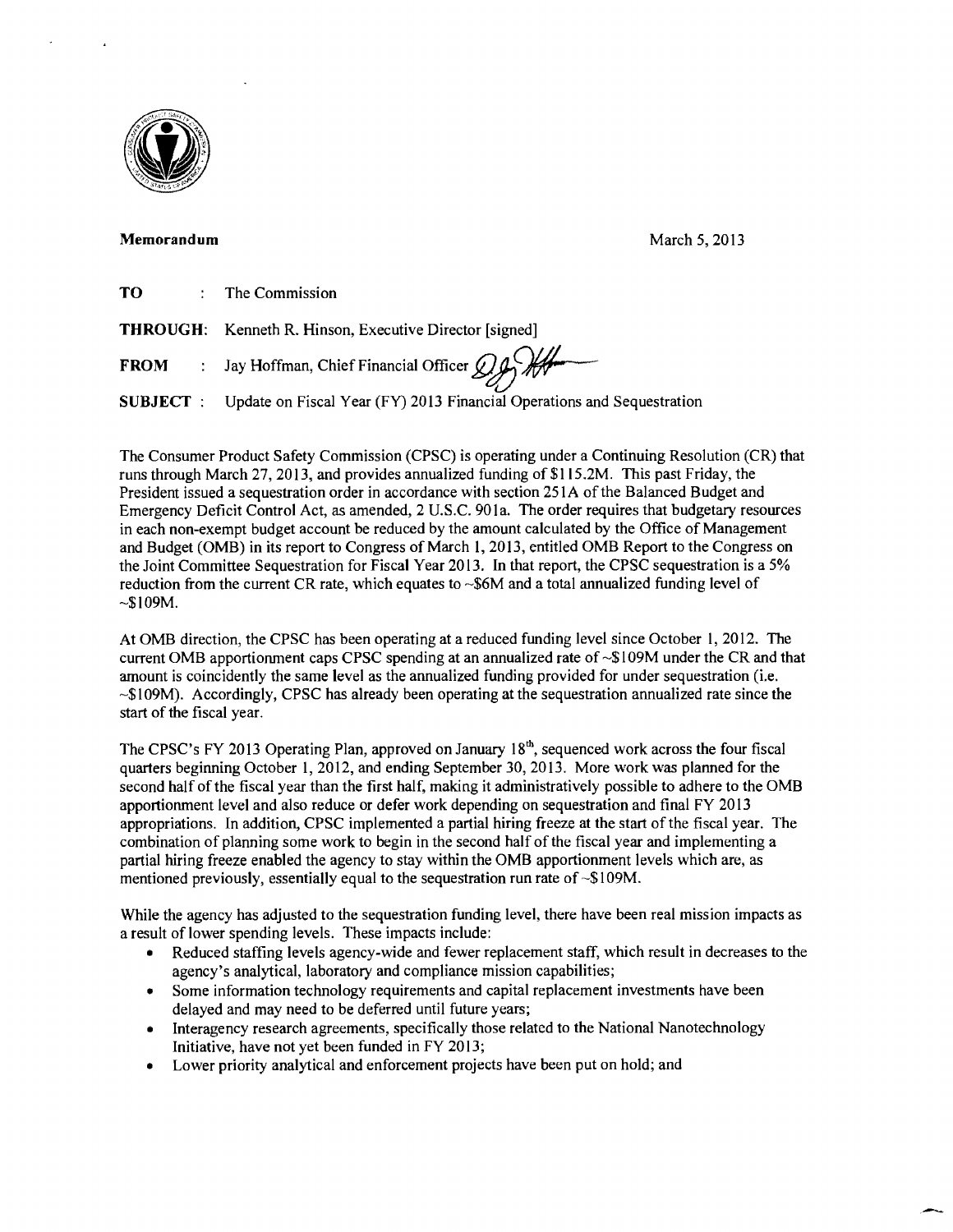• Operating allowances for all CPSC offices have been reduced, resulting in less travel, training and other general expenditures.

However, several Commission approved FY 2013 Operating Plan initiatives are proceeding without significant impact. These include:

- Continuing the Import Surveillance Risk Assessment Methodology pilot work;
- Establishing the contracts to complete the planned development work for CPSRMS in FY 2013;
- Maintaining the agency's injury data collection capabilities; and
- Supporting the Commission's FY 2013 identified regulatory and standards agenda.

In addition, the agency does not anticipate needing to furlough or involuntarily separate any existing full time federal employees in FY 2013 for budget reasons.

The FY 2013 Operating Plan will need to be adjusted for  $(1)$  the sequestered funds; and  $(2)$  the final FY 2013 CPSC appropriation anticipated at the end of March but unknown at this time. As you recall, the FY 2013 Operating Plan approved by the Commission on January 18, 2013 is premised on the President's Budget Request of \$116.425M and that budget request is still pending before Congress as of this writing. Staff plans to assess these necessary full year adjustments in the Mid-Year process and will prepare a recommendation for Commission decision in mid-April. By consolidating these decisions with the Mid-Year, it will enable all final FY 2013 operating adjustments to be handled in one Commission decision with full visibility into the tradeoffs due to sequestration, the final appropriation, and any new critical requirements. That analysis is already underway and we will keep you apprised of our progress.

As always, please feel free to contact me with any questions or concerns you may have.

Thank you.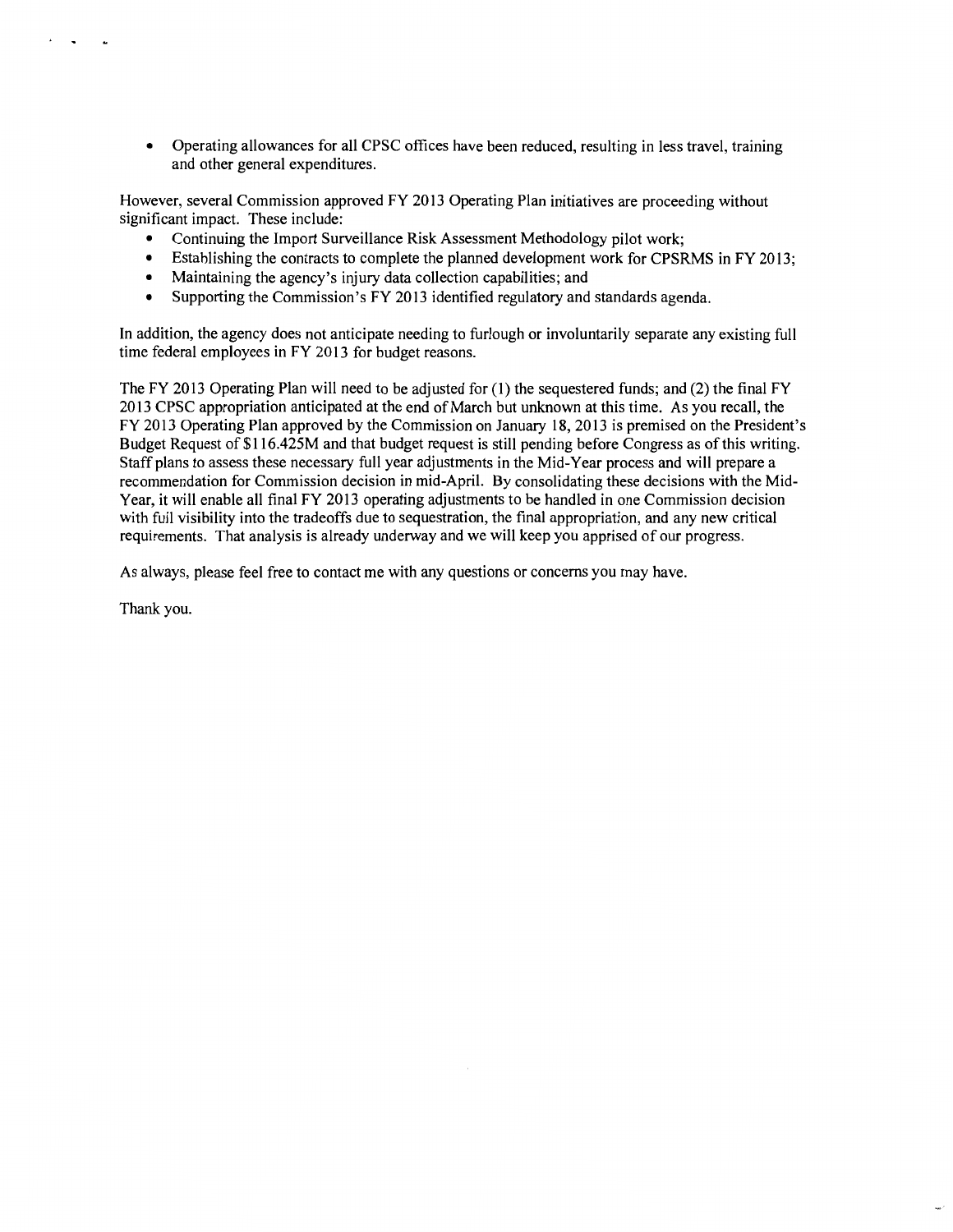# **Mills, Alberta E.**

| From:       | Church, Colin                                                                     |
|-------------|-----------------------------------------------------------------------------------|
| Sent:       | Monday, June 17, 2013 10:56 AM                                                    |
| To:         | Howell, Robert                                                                    |
| Cc:         | Leland, Elizabeth                                                                 |
| Subject:    | FW: ANSI AIF - OMB guidance on sequestration – participation in standards setting |
| Importance: | High                                                                              |

FYI. Further to this morning's conversation and in case you have not seen it, please note the OMB Guidance document with the link shown below. Colin

**From:** Henry Cheung [mailto:HCheunq@ansi.org] **Sent:** Monday, June 17, 2013 9:04 AM **To:** All AIF Members **Subject:** ANSI AIF - OMB guidance on sequestration - participation in standards setting

To: ANSI ISO Forum (AIF) Members

From: Joseph Tretler Jr. ANSI Sr. Director International Technical Programs and Services

Please find below a recent announcement from our ANSI President and CEO - S. Joe Bhatia.

Dear colleagues,

With the federal government sequestration underway, many ANSI members have wondered how spending cuts could impact the participation of government employees in standards-setting activities, both domestic and international.

To help address these and other concerns, the Office of Management and Budget (OMB) recently issued guidance specific to government spending on travel and conferences.

I am happy to report that standards setting is specifically identified in this guidance as a type of expense that should be supported wherever possible, provided that the standards work is in support of an agency's mission-critical activities.

This is welcome news for the standardization community. As you know, the strength of our national standards and conformance system relies upon close collaboration, partnership, and consensus between the public and private sectors. The OMB guidance provides clarification and reassurance that U.S. government representatives will continue to sit beside their colleagues from industry, academia, and consumer groups in developing standards that benefit us all.

Best regards, Joe Bhatia

Please feel free to contact us if you have any questions or concerns.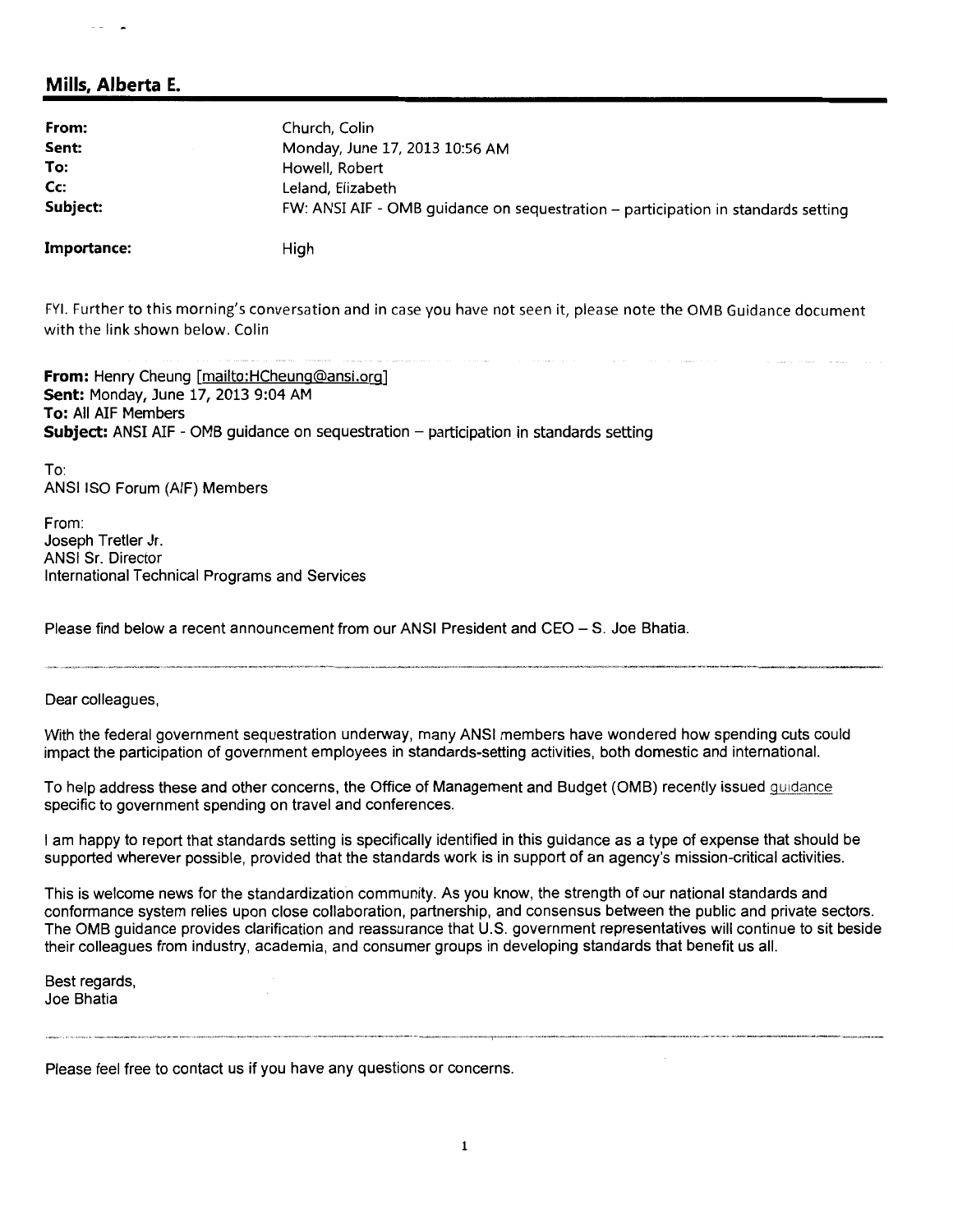### **Thank you.**

 $\hat{\sigma} = \hat{\sigma} \hat{\sigma} + \hat{\sigma}$ 

Best regards,

**Henry Cheung**  Program Administrator American National Standards Institute (ANSI) 25 W 43rd Street New York, NY 10036 Tel: 212 642 4975 www.ansi.org

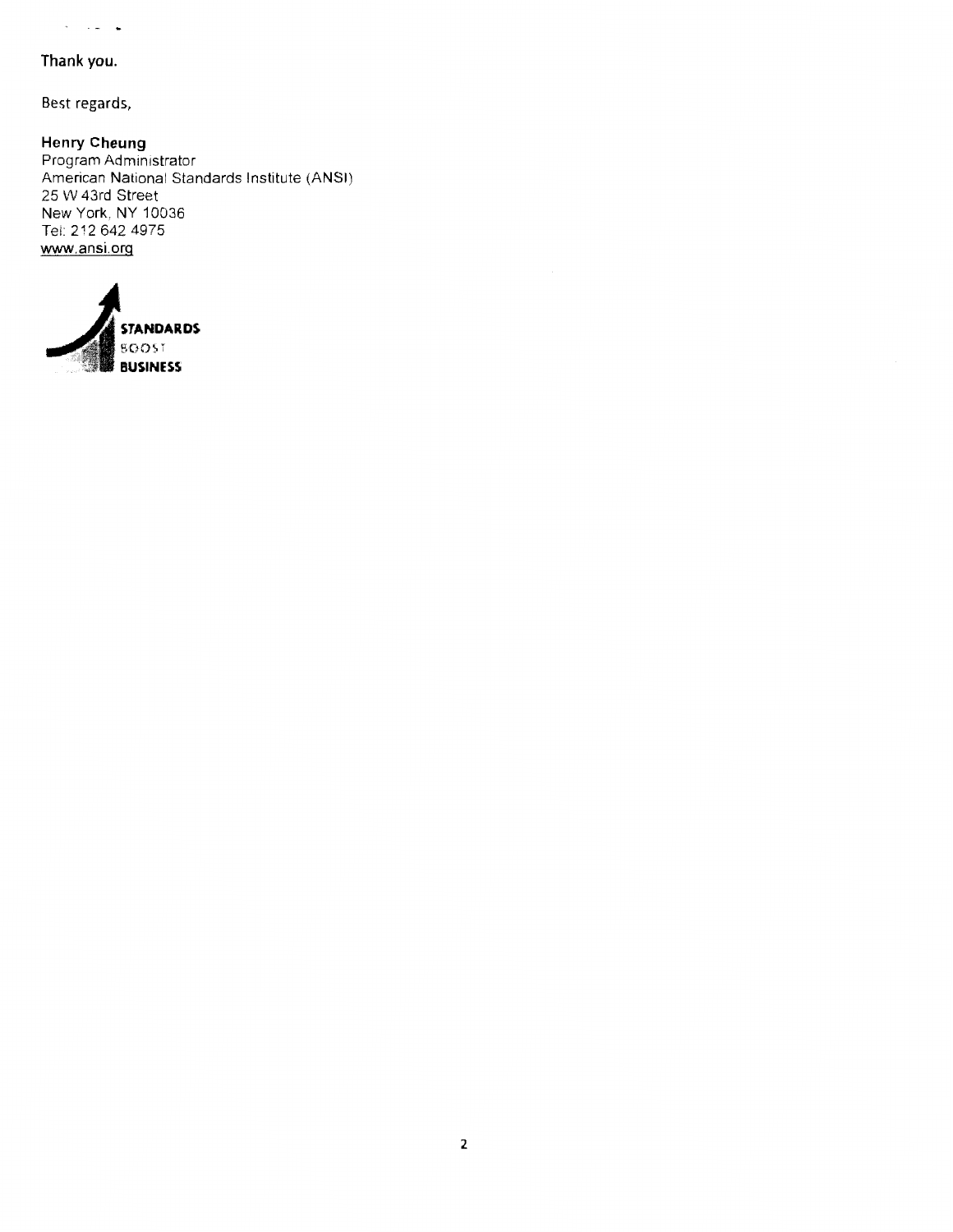# **Mills, Alberta E.**

| From:<br>Sent:<br>To: | Cave, Carol<br>Wednesday, March 06, 2013 1:51 PM<br>Adler, Robert; Fong-Swamidoss, Jana; Levine, Jason; Martyak, Joseph; Nord, Nancy;          |
|-----------------------|------------------------------------------------------------------------------------------------------------------------------------------------|
| Subject:              | Cardon, Nathan; Kaye, Elliot; Hinson, Kenneth; Howell, Robert; Howsare, Matt; Wolfson,<br>Scott; Schoem, Marc<br>Sequestration Impact at Ports |
| Importance:           | High                                                                                                                                           |

All

I wanted to provide a quick update to you regarding the sequestration impact at ports of entry. Last week we had a conference call with CBP to discuss adjustments that could be made by the other government agencies to reduce impact. As you can imagine and as Secretary Napolitano testified, CBP will likely have to lay off approximately 2700 officers and will take 10% staff cuts on the trade side of the house, perhaps having to furlough staff across the board for 12-14 days. They have already begun to cut over time for late shifts. As a result this will increase the wait times of cargo at seaports, land borders and passenger clearance at airports.

They have shifted to the 9/11 prioritization of work which means they will have no degradation to terrorist based activities and focus on core processing. They will conduct mandatory agricultural exams and lastly will focus on threat and risk based decision making which is the bucket CPSC falls into.

CTPAT, ISA and ISA-PS members will continue to receive priority. Project delays include role out of the Centers for Excellence and Expertise (CEE's) and delays in ACE development work.

CPSC has a agreed to scale back on the more routine compliance programs and focus primarily on known risk shipments as well as first time manufacturers, both of which provide a high degree of volatile product. We also anticipate having to conditionally release products at import and conduct exams at the importers premises rather that at the port of entry as a result of reduced resources. Our team will reach out to field staff to assist with exams as necessary and focus on conducting inspections of repetitive violators for possible case referral.

I will continue to keep you appraised as things develop during this sequestration period. As always let me know if you have any questions.

Thanks

Carol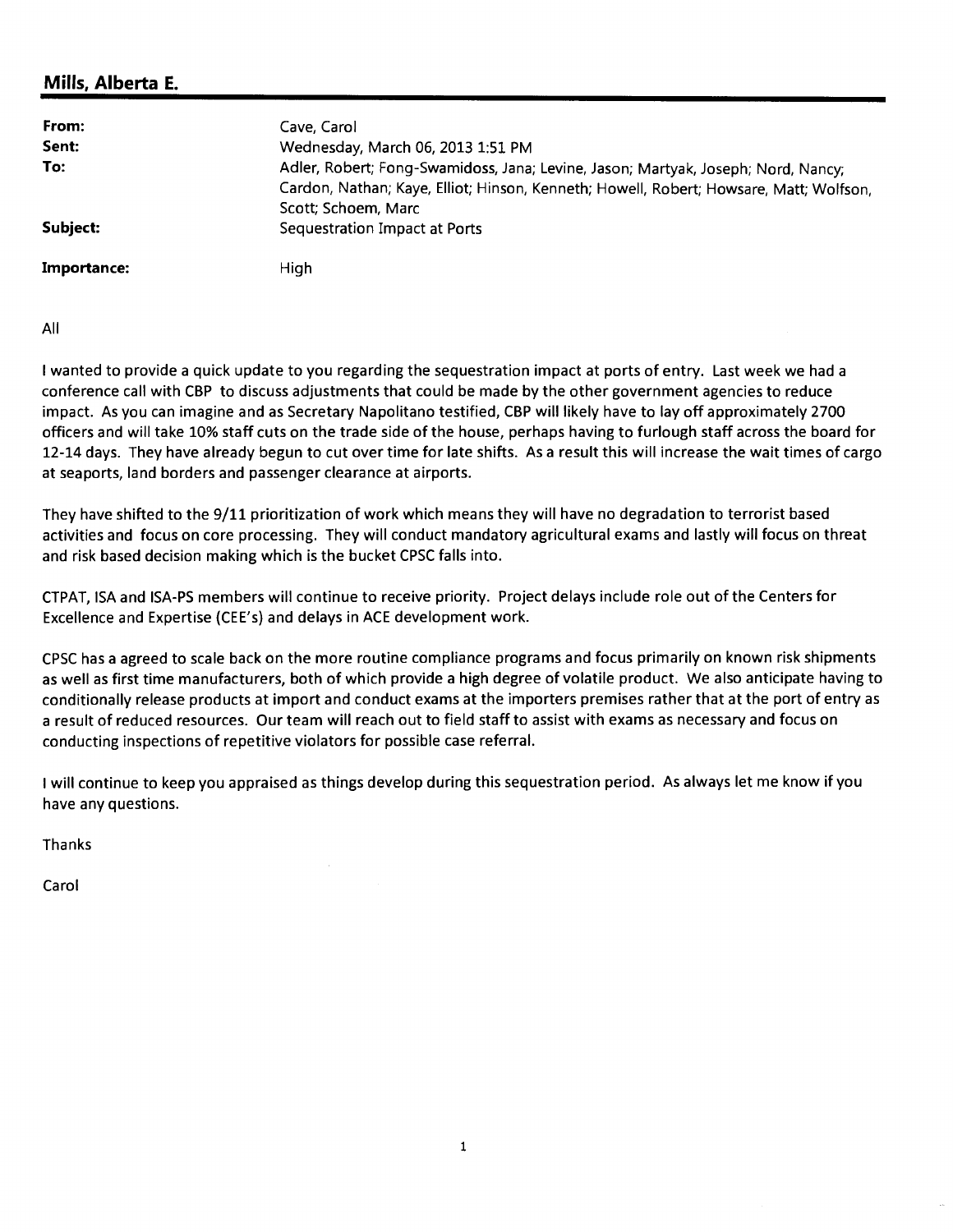# **Mills, Alberta E.**

| From:       | Hinson, Kenneth                      |
|-------------|--------------------------------------|
| Sent:       | Wednesday, February 20, 2013 6:34 PM |
| To:         | Everyone - Feds Only                 |
| Subject:    | Sequestration Contingency Planning   |
| Importance: | Low                                  |

All,

As you are likely aware, the across-the-board spending cuts known as "sequestration" are scheduled to go into effect on March 1, 2013. I wanted to update you on how a sequestration order would impact CPSC and to assure you that we have developed and are executing a plan to minimize disruption to the mission and workforce.

Earlier this year, bipartisan majorities in Congress passed and the President signed the "American Taxpayer Relief Act of 2012" in order to address key elements of the so-called "fiscal cliff." One facet of this Act delayed sequestration for two months (from the original January deadline) and reduced the overall across the board sequestration amount from approximately 8% to 5%. Based on our current budget, a 5% reduction at CPSC equates to approximately \$6 million.

With less than two weeks until the March  $1^{st}$  sequestration deadline, it is unclear whether there will be additional Congressional action to delay or replace sequestration. In light of this uncertainty, the agency is already implementing a contingency plan to address the anticipated sequestration reductions. **The contingency plan does NOT require furloughs or layoffs to achieve the anticipated \$6 million sequestration reduction.** Subject to Commission approval, the contingency plan will be made permanent if the sequestration order is issued.

The planned reductions are difficult to implement and will impact our ability to achieve our mission; however, they will not impact the status of our current onboard workforce. We are prepared to recommend the Commission fully implement these reductions if required, and each of you can be confident that you will continue to perform your normal duties in the event the sequestration order for a \$6 million reduction is issued on March  $1^{st}$ .

As always, I thank each of you for your hard work and dedication to mission, and for your service to the American people. Should you have unanswered questions surrounding the potential sequestration, I encourage you to reach out to our CFO, Jay Hoffman, or myself.

Sincerely,

Kenneth R. Hinson Executive Director U.S. Consumer Product Safety Commission 4330 East West Highway Bethesda, MD 20814 W: 301-504-7854 F: 301-504-0407 M: 301-325-7815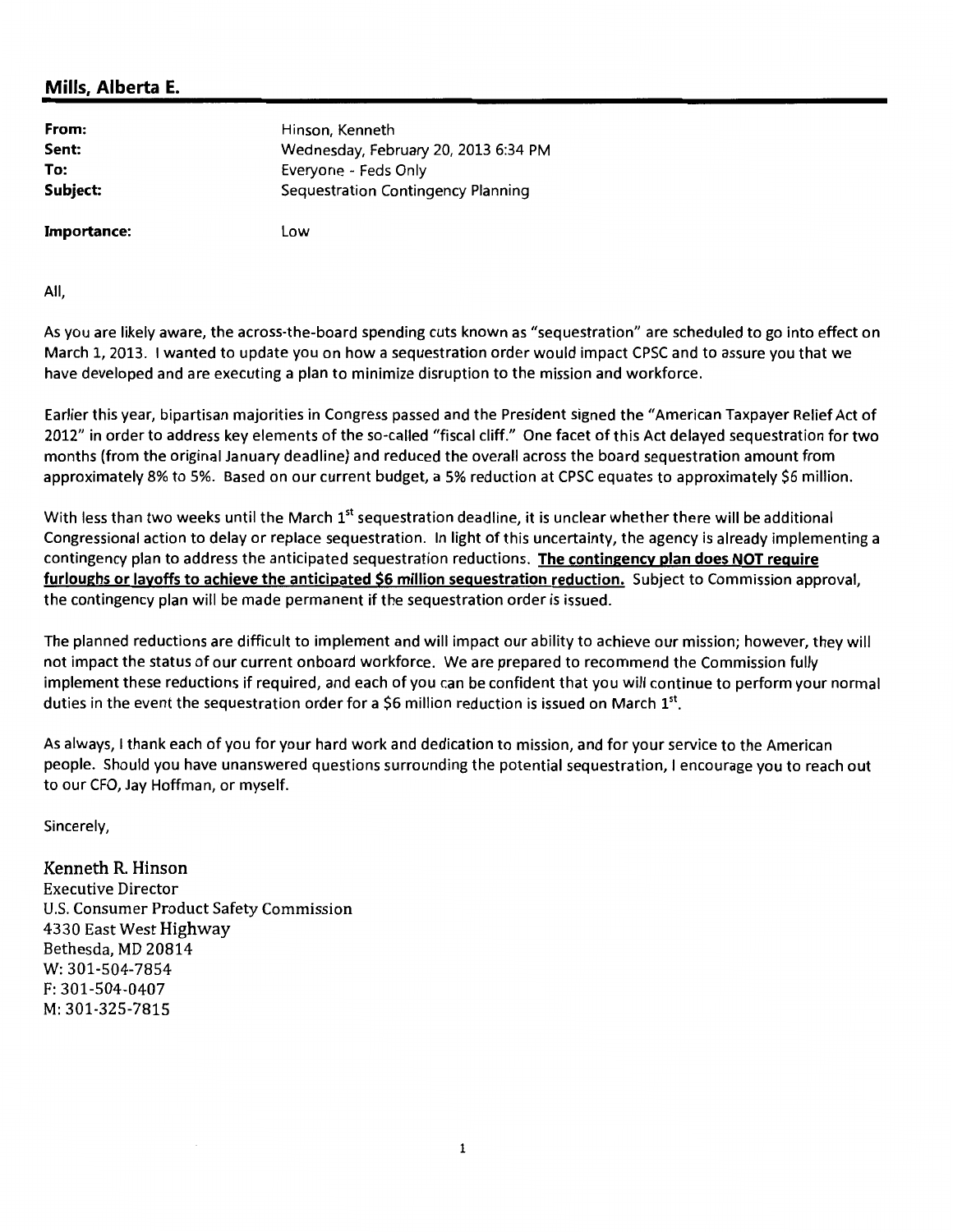|               | <b>Sequestration Summary</b>                |               |               |                                                  |
|---------------|---------------------------------------------|---------------|---------------|--------------------------------------------------|
|               |                                             |               |               |                                                  |
|               |                                             |               | Cumulative    |                                                  |
|               |                                             | Deferred      | Agency        |                                                  |
| <b>Office</b> | <b>Description</b>                          | Amount        |               | <b>Funding Comment</b>                           |
|               | <b>FY13 Operating Plan</b>                  |               | \$<br>116,425 |                                                  |
| CPSC          | Reduce FTE Ceiling to 528                   | $-2,550.0$    | \$<br>113,875 |                                                  |
| <b>CPSC</b>   | Misc Surplus                                | $-432.0$ \$   | 113,443       |                                                  |
| <b>CPSC</b>   | 14 New FTE Requested in FY13                | $-1,785.0$    | \$            | 111,658 Not appropriated                         |
| <b>EXIT</b>   | E-Records Management                        | $-360.0$ \$   |               | 111,298 Not appropriated                         |
| <b>EXIT</b>   | FISMA COOP development                      | $-400.0$ \$   |               | 110,898 Not appropriated                         |
| <b>EXIT</b>   | Addition of Model #                         | $-350.0$ \$   |               | 110,548 Not appropriated                         |
| EXIT          | IT Application Support                      | $-237.0$ \$   |               | 110,311 Not appropriated                         |
| <b>EXHR</b>   | Nano                                        | $-1,000.0$ \$ |               | 109,311 Project scaled to 50%                    |
| OCM           | PSSA I&E                                    | $-500.0$ \$   |               | 108,811 Project scaled to 50%                    |
| <b>EXIT</b>   | <b>Budget Application</b>                   | - 50.0        | \$            | 108,761 Project deferred                         |
| <b>EXHR</b>   | Bed Clothes Open Flame Ignition             | $-100.0$ \$   |               | 108,661 Project deferred                         |
| <b>EXHR</b>   | SRM Cigarette                               | $-115.0$ \$   |               | 108,546 Project deferred                         |
| <b>EXHR</b>   | CO Alarm Testing/Poster Contest             | $-155.0$ \$   |               | 108,391 Project deferred/scaled back             |
| <b>EXHR</b>   | Spray Polyurethane Foam Studies             | $-43.0$ \$    |               | 108,348 Project deferred/scaled back             |
| EXC           | VGB State Enforcement Program               | $-175.0$ \$   |               | 108,173 Project deferred/scaled back             |
| <b>EXC</b>    | ATV Undercover State Enforcement Program    | $-25.0$       | \$            | 108,148 Project deferred                         |
| EXGO          | S. E. Asia and Asia Pacific programming     | $-101.0$      | \$            | 108,047 Project funded within existing allowance |
| <b>EXGO</b>   | European International Organization Support | - 37.0        | \$            | 108,010 Project funded within existing allowance |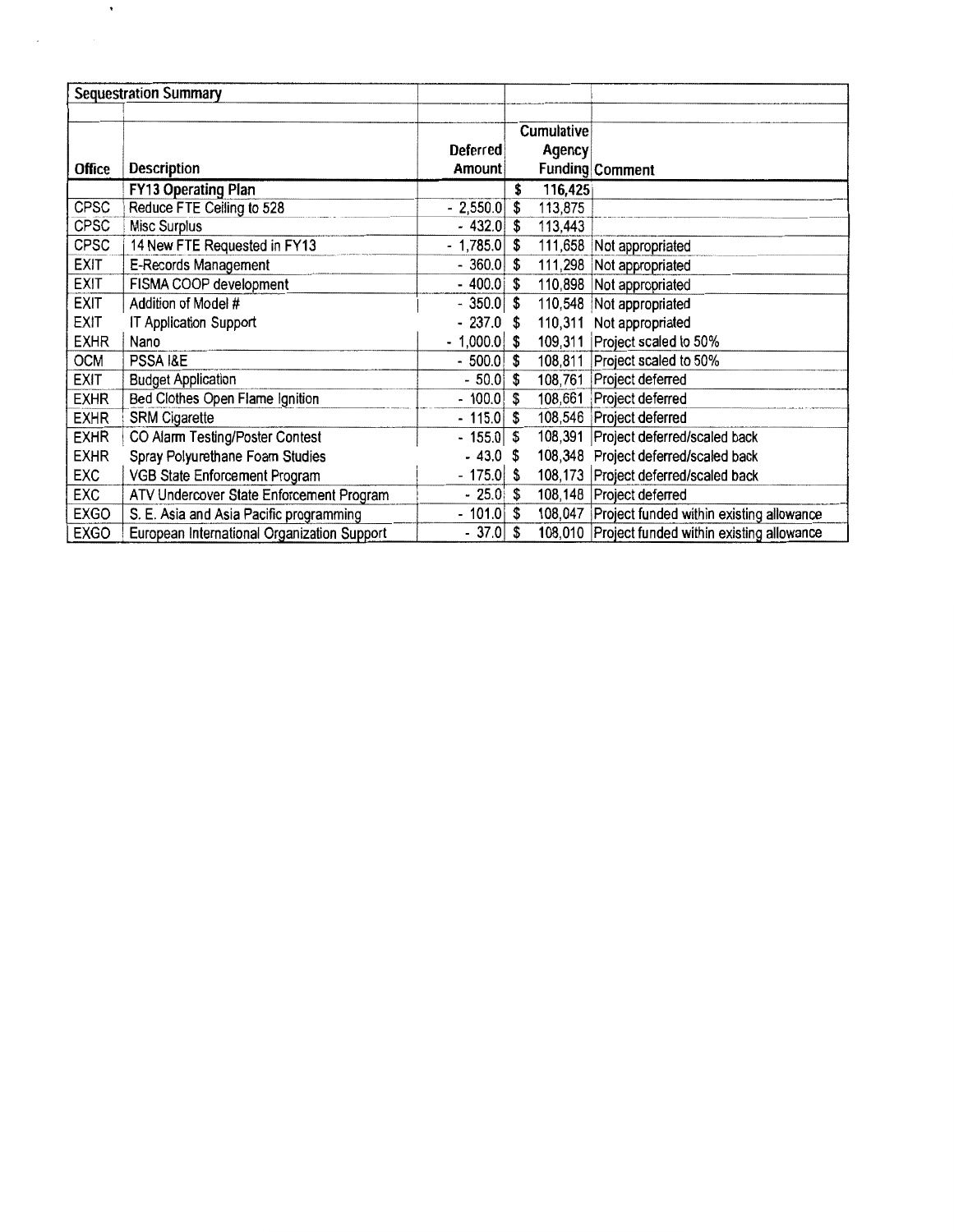### **Supplement to the 2013 Operating Plan**

This file contains two CPSC documents that supplement the 2013 Operating Plan that was issued on January 18, 2013:

- 1. 2013 Midyear Memorandum to the Commission (issued on April 24, 2013)
	- This document contains details of the 2013 Operating Plan adjustments that resulted from the 2013 annual Midyear review process conducted by CPSC staff. This memorandum transmitted staff's proposed Operating Plan adjustments to the Commission. The memorandum is 12 pages long and begins on the following page.
- 2. Commission's official response to the 2013 Midyear Memorandum (issued May 3, 2013)
	- This document was issued as the Commission's official response to CPSC staff's 2013 Midyear Memorandum to the Commission. It contains the Commission's 2013 Midyear recommendations to CPSC staff. This document is one page long and is located on the last page of this file.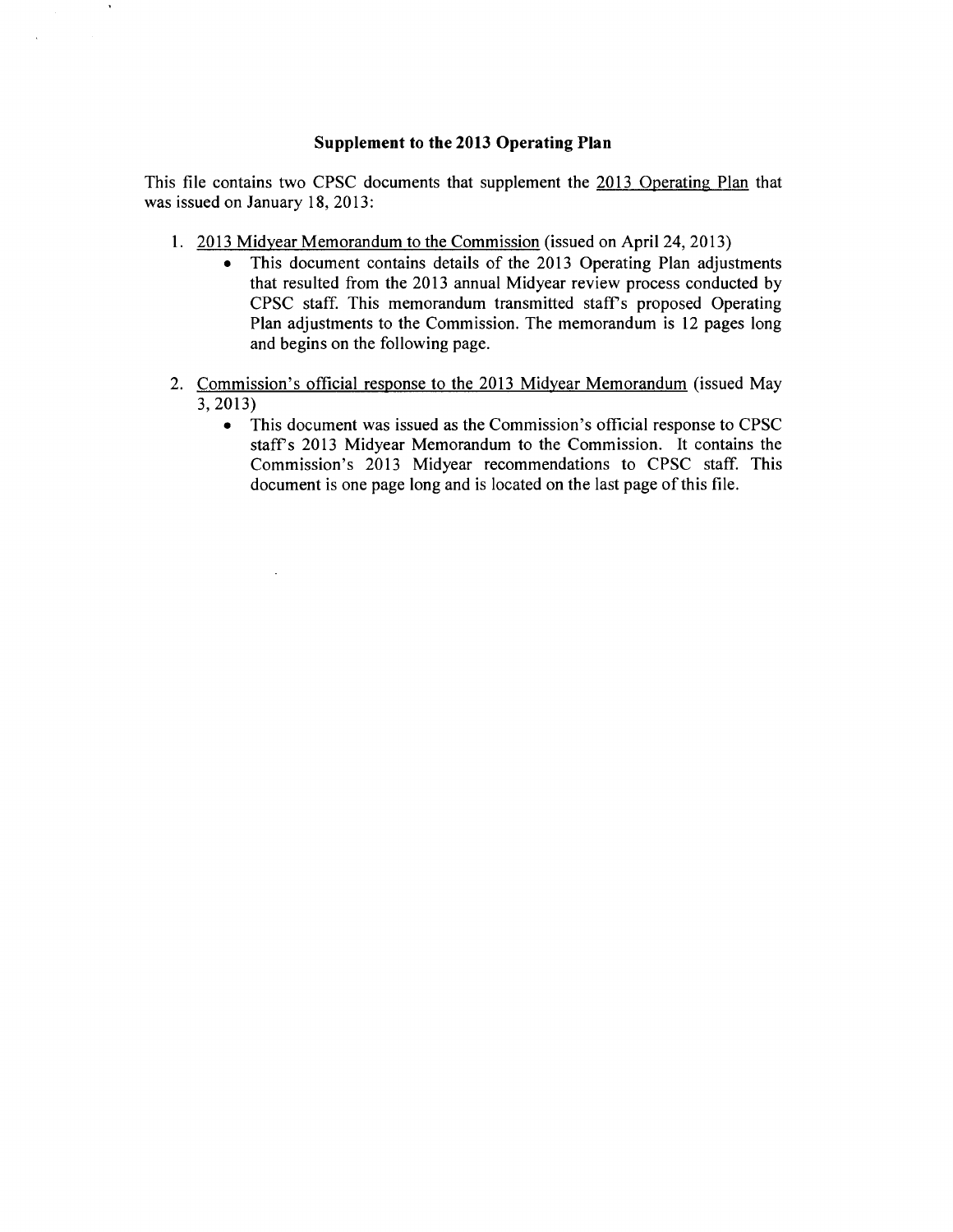

UNITED STATES CONSUMER PRODUCT SAFETY COMMISSION

4330 EAST WEST HIGHWAY

BETHESDA, MD 20814 This document has been electronically approved and signed.

 $A_{\text{mid}}$  $A_{\text{mid}}$  2012

| TO:      | The Commission                                                       | April $24, 2013$ |
|----------|----------------------------------------------------------------------|------------------|
| THROUGH: | Todd A. Stevenson, Secretary<br>Stephanie Tsacoumis, General Counsel |                  |
| FROM:    | Kenneth R. Hinson<br><b>Executive Director</b>                       |                  |
| SUBJECT: | Fiscal Year 2013 Midyear Review and Operating Plan Adjustments       |                  |

This memorandum summarizes my recommendations and staffs to reduce operating levels, as approved by the Commission in the CPSC's Fiscal Year 2013 Operating Plan on January 18, 2013. The operating reductions are necessary to implement the President's March 1 sequestration order, in accordance with section 251A of the Balanced Budget and Emergency Deficit Control Act, as amended, 2 U.S.C. 90la, and the full-year 2013 continuing resolution enacted on March 26, which provides funding through September 30. In addition, this memorandum includes recommendations to reallocate a portion of the budget to currently unfunded priority projects, as well as allocate any future surplus funds that may occur up through September 30. Lastly, we are recommending adjustments to the voluntary and mandatory standards activities. The Commission's decisions in response to this memorandum will be appended to the FY 2013 CPSC Operating Plan.

### Final Enacted Fiscal Year 2013 Operating Level

The final enacted fiscal year 2013 CPSC operating level is \$108,510,000. This funding level is equal to the fiscal year 2012 full year appropriation of \$114,500,000, less a 0.2 percent rescission and less the amount required to implement the President's March 1 sequestration order.

The January 18 CPSC Fiscal Year 2013 Operating Plan approved annual agency funding up to \$116,425,000, consistent with the President's Fiscal Year 2013 Budget Request to Congress. The previously approved agency funding level must be reduced by \$7,915,000 to conform to the final enacted funding level.

| FY 2013 Operating Plan Reduction                     |      |               |
|------------------------------------------------------|------|---------------|
| Operating Plan Level (as of $1/18/13$ ) <sup>1</sup> |      | \$116,425,000 |
| - Final Enacted FY 2013 Funding Level                | -SS- | 108.510.000   |
| FY 2013 Operating Reduction                          |      | 7,915,000     |

### Recommended Operating Reductions

In addition to the \$7,915,000 in reductions to stay within the final enacted fiscal year 2013 funding level, we are recommending an additional \$861,000 in funding be reallocated to more urgent, currently unfunded priorities. In total, we are recommending reductions to the Fiscal Year 2013 Operating Plan of \$8,776,000. The \$8,776,000 in recommended reductions are:

CPSC Hotline: 1-800-638-CPSC (2772) \* CPSC's Web Site: http://www.cpsc.gov

<sup>&</sup>lt;sup>1</sup> The fiscal year 2013 request for \$6,000,000 to support headquarters relocation is excluded from this calculation. The request was not funded in the continuing resolution.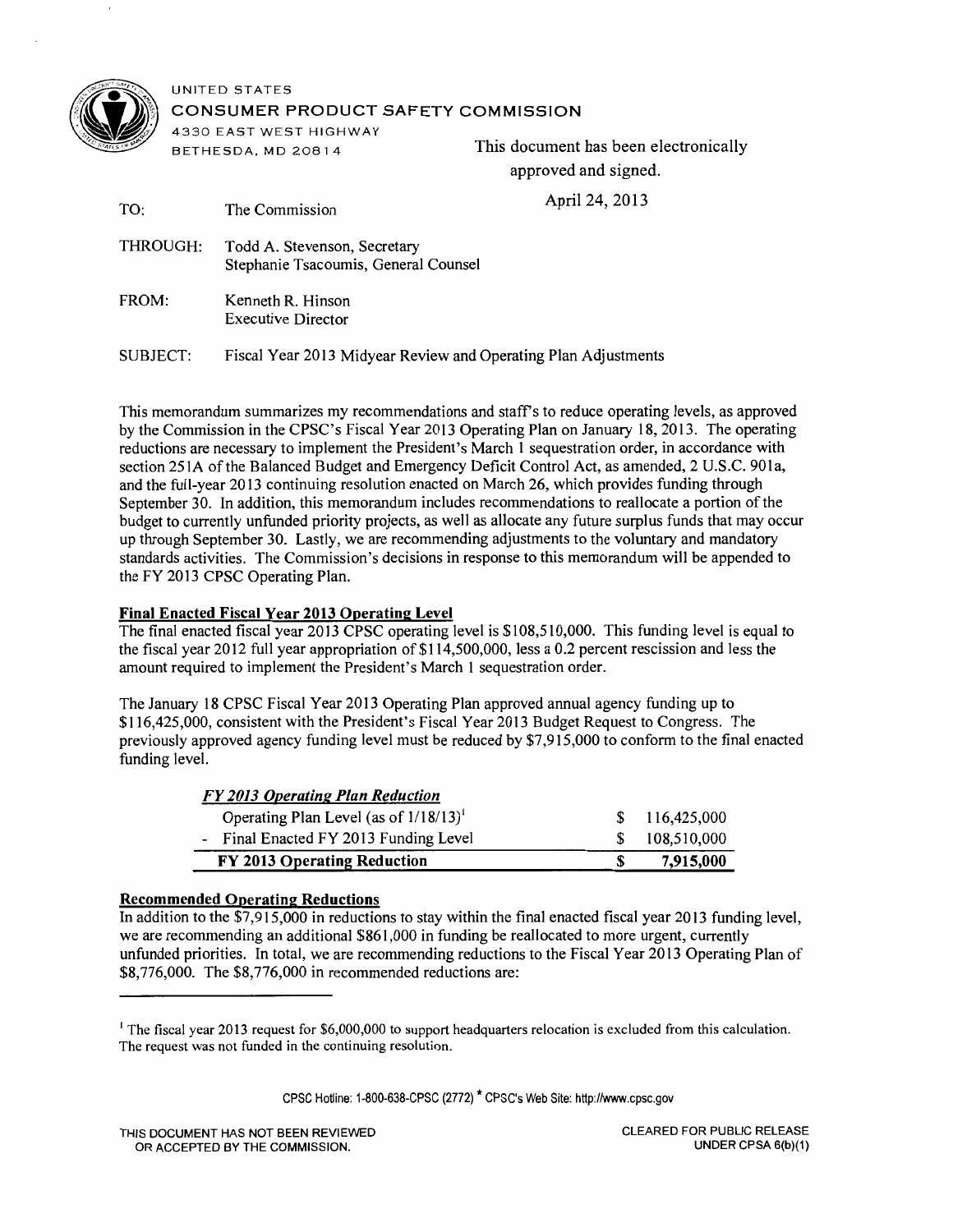| Office       | Project                                                   | <b>S000s</b> |
|--------------|-----------------------------------------------------------|--------------|
| $ $ CPSC     | <b>Salary and Expense</b>                                 | $-5,500$     |
| $ $ CPSC $ $ | Across the Board Operating Reductions<br>2.               | $-616$       |
| <b>EXIT</b>  | 3. IT Projects from FY 2013 Budget Request                | $-1,160$     |
| <b>EXHR</b>  | Hazard Identification Analysis Support<br>4.              | $-400$       |
| <b>OCM</b>   | 5. Pool and Spa Safety Information and Education Campaign | $-400$       |
| <b>EXHR</b>  | 6. Nanotechnology Initiative Interagency Support          | $-500$       |
| <b>EXC</b>   | Compliance State Enforcement Programs<br>7.               | $-200$       |
|              | <b>Total Recommended Reductions</b>                       | $-$ \$8,776  |

### *Explanations for the \$8, 776,000 proposed reductions:*

T

- l. Salary and Expense (-\$5,500K): The Commission established a full-time equivalent (FTE) personnel ceiling of 562 in the FY 2013 Operating Plan. The Commission has been operating below that FTE ceiling for the first half of the fiscal year, resulting in a modest salary surplus. We recommend that the FTE ceiling be adjusted to 528 FTE for the remainder of the fiscal year. This FTE level is consistent with available appropriations to fund salary costs; there are insufficient appropriations to support a 562 FTE ceiling in light of the sequestration order. I do not plan to revise the FTE allocations by each organization at this time. Instead, vacancies will continue to be filled up to the proposed 528 FTE ceiling, based on critical need, approved through the Executive Director and consistent with Operating Plan priorities. A revised FTE allocation by organization will be proposed as part of the Fiscal Year 2014 Operating Plan recommendation to the Commission.
- 2. Across the Board Operating Reductions (-\$616K): We recommend that office allowances for travel, training, supplies, and other general operating expenses be reduced modestly consistent with available funding.
- 3. IT Projects from FY 2013 Budget Request (-\$1,160K): The FY 2013 Budget Request to Congress proposed new Information Technology projects. The full year continuing resolution did not provide sufficient funds to initiate the requested new IT projects that included Federal Information Security Management Act (FISMA) Continuity of Operations Planning, addition of model number to CPSC.gov database, and e-Records Management requirements set by the National Archives and Records Administration. We recommend that these projects be deferred until end of year, if funds become available, or to a future budget year when Congress makes available the necessary appropriations.
- 4. Hazard Identification Analysis Support (-\$400K): We recommend that project support funding (e.g., contract funding) for Bed Clothes, SRM Cigarette, Carbon Monoxide Alarms, and Spray Polyurethane Foam studies be deferred until additional surplus funds are available, or until a future budget year when Congress makes the necessary appropriations available. While important, these projects are lower in priority and/or maturity, relative to other ongoing work.
- 5. Pool and Spa Safety Information and Education Campaign (-\$400K): The Operating Plan provided \$1M for the annual Pool and Spa Safety Act Information and Education (PSSA I&E) Campaign, often referred to as the "Pool Safely Campaign." The intent of the campaign is to increase pool safety awareness to prevent accidental drowning. We recommend that the PSSA I&E project be reduced by \$400K. The remaining \$600K is sufficient to conduct a moderately scaled program through the same contract vehicle used last year.
- 6. Nanotechnology Initiative Interagency Support (-\$500K): The Commission had budgeted \$2 million to support the \$1.8 billion nanotechnology interagency research and development (R&D) initiative. We recommend curtailing agency support by \$SOOK, resulting in a new CPSC

THIS DOCUMENT HAS NOT BEEN REVIEWED OR ACCEPTED BY THE COMMISSION.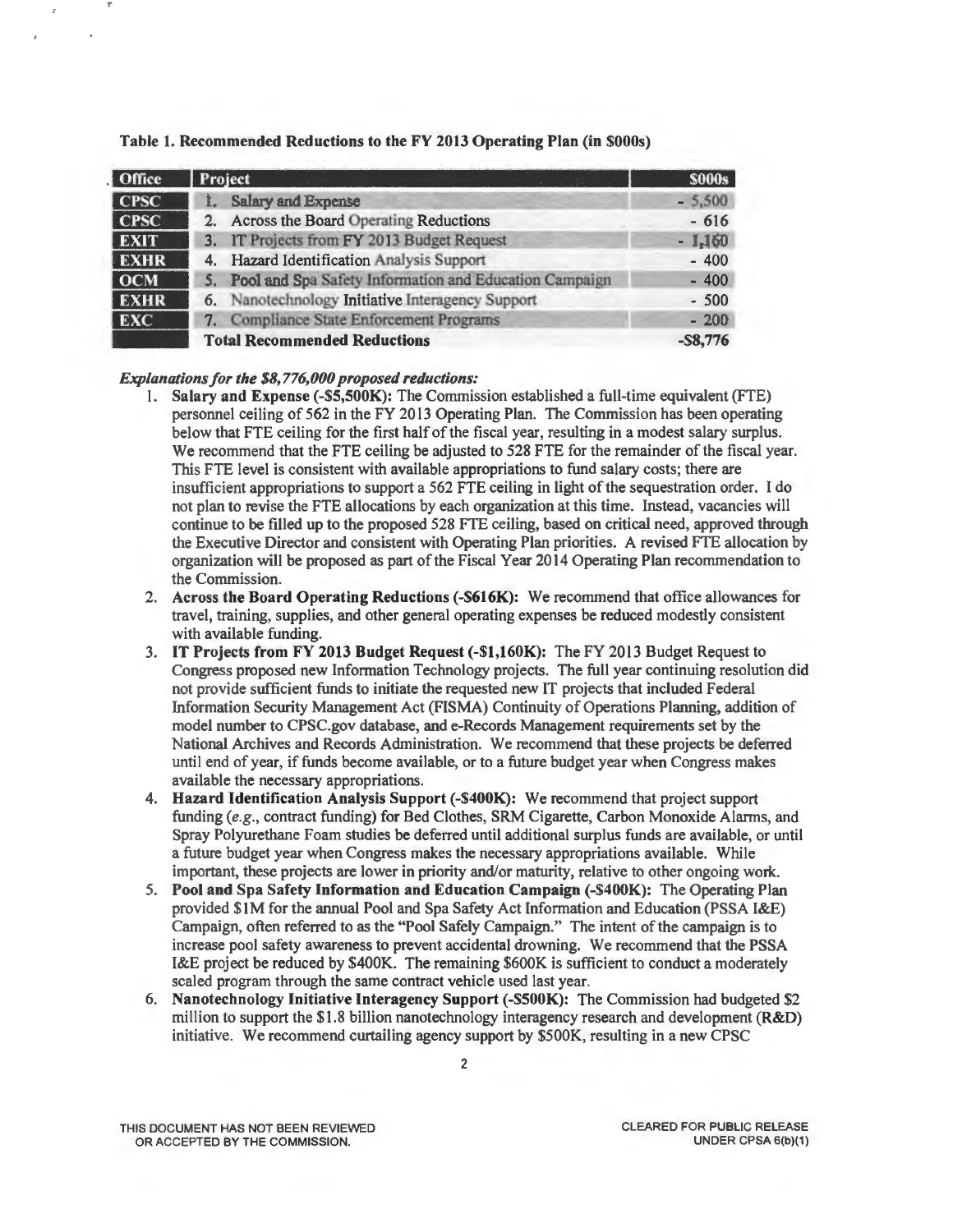contribution to the nanotechnology initiative of \$1.5 million. The White House Office of Science and Technology Policy (OSTP) has identified R&D investments as a top priority that should be funded to the extent possible. Our recommendation includes consideration of the OSTP direction.

7. Compliance State Enforcement Programs (-\$200K): We recommend that funds set aside for the states to assist All-Terrain Vehicle and VGB pool and spa enforcement work be deferred this year. There is insufficient time remaining in this fiscal year to execute the work. Contracts with state and local partners provide for investigation support to monitor and assess compliance with applicable product safety laws. The high priority compliance support provided by states can be conducted by CPSC personnel in many instances.

### Recommended Operating Reallocations

We recommend that \$861 ,000 be reallocated to projects currently unfunded in the Fiscal Year 2013 Operating Plan. These are projects that are congressionally directed or that are of sufficiently high priority to necessitate the reallocation offunds from previously approved projects. The recommended projects to receive reallocated funds are:

| Table 2. Recommended Reallocations to the FY 2013 Operating Plan (in \$000s) |  |  |  |
|------------------------------------------------------------------------------|--|--|--|
|------------------------------------------------------------------------------|--|--|--|

| <b>Office</b> | Project                                                                          | <b>\$000s</b> |
|---------------|----------------------------------------------------------------------------------|---------------|
| EXHR          | 1. Virginia Graeme Baker Pool and Spa Safety Act Grant Program                   | $+500$        |
| <b>EXHR</b>   | 2. Portable Generator Test Methodology & Market Data                             | $+213$        |
| <b>EXIS</b>   | <sup>1</sup> 3. Participating Government Agency Message Set (supports 1110 rule) | $+56$         |
| <b>EXRM</b>   | 4. Web Time and Attendance Upgrade                                               | $+92$         |
|               | <b>Total Recommended Reallocations</b>                                           | $+5861$       |

- I. Virginia Graeme Baker Pool and Spa Safety Act Grant Program (+\$SOOK): The final enacted fiscal year 2013 appropriation specified \$SOOK for the VGB Grant Program, with funding available for two years. This is consistent with the final fiscal year 2012 appropriation. Congress has not yet resolved the grant eligibility issue; accordingly, it is unclear whether these funds can be executed. However, in accordance with the enacted appropriation, the Commission must allocate the specified funds to the VGB Grant Program. VGB grant funding was not programmed in the fiscal year 2013 Operating Plan or Budget Request, thereby necessitating a reallocation of funds to be consistent with the appropriation.
- 2. Portable Generator Test Methodology and Market Data (+\$213K): The Commission has proposed issuing a notice of proposed rulemaking for portable generators in fiscal year 20 I 4. Moving the generator rulemaking project forward on the envisioned timeframe requires the development of the test methodology and the acquisition of portable generator market data on imported units that is needed to develop the preliminary cost benefit analysis. This work is currently unfunded.
- *3.* Participating Government Agency (PGA) Message Set (+\$56K): This project proposes to gather requirements and conduct analysis to determine how to incorporate Customs and Border Protection (CBP) PGA messaging, as well as design specifications for the hardware and software. This augments the current Import Surveillance Risk Assessment Methodology system and is consistent with interagency initiatives across the U.S. government in support of the International Trade Data System (ITDS). In addition, if the Commission takes action on the proposed 1110

THIS DOCUMENT HAS NOT BEEN REVIEWED OR ACCEPTED BY THE COMMISSION.

CLEARED FOR PUBLIC RELEASE UNDER CPSA 6(b)(1)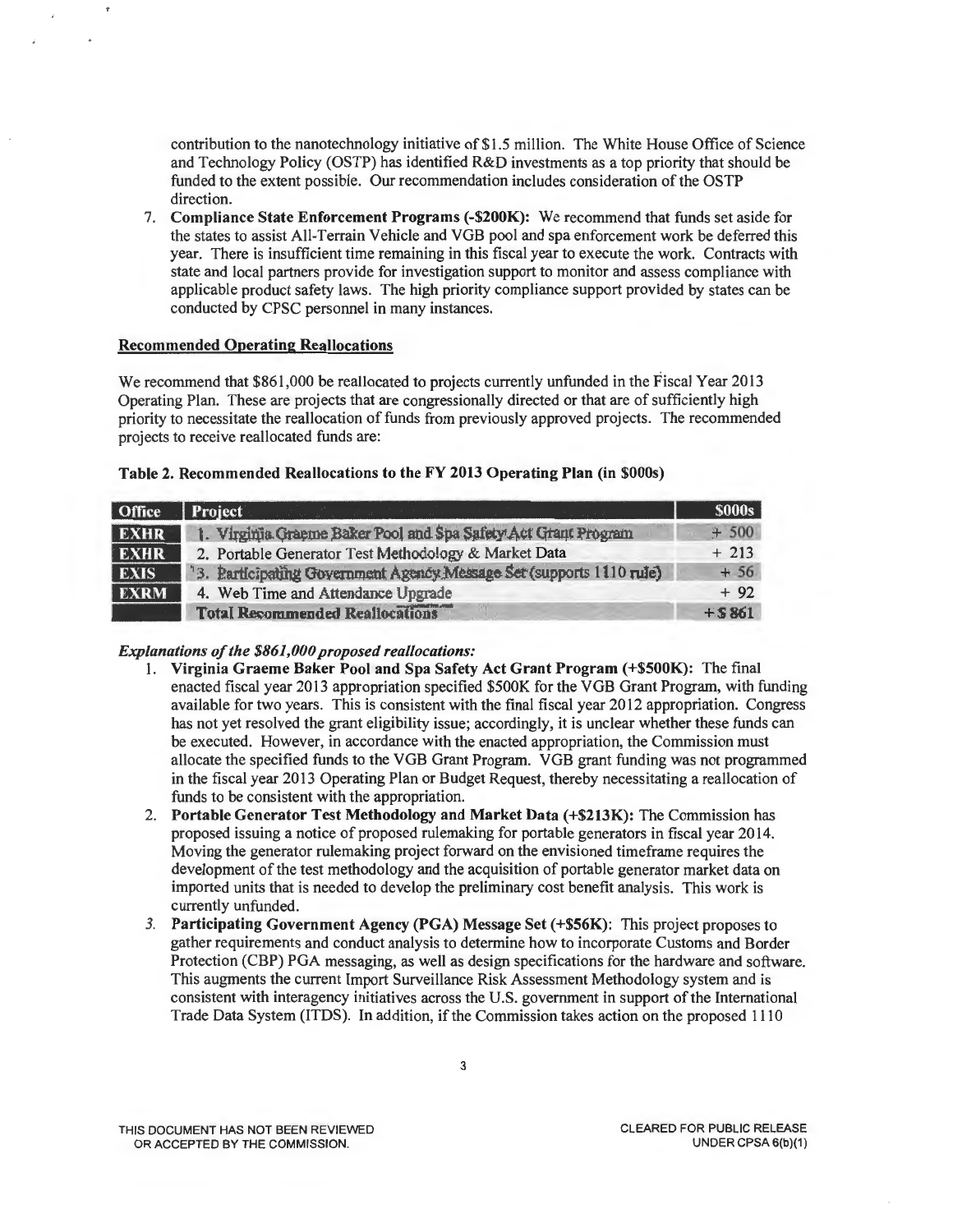rule, this project would support the agency's need to transfer and manipulate risk data on CPSC's systems.

4. Web Time and Attendance Upgrade (+\$92K): The CPSC leverages the Department of Interior's (DOI) "QuickTime" Web application to administer time and attendance to support payroll processing. DOI has notified all of its customers that they are upgrading to a new time and attendance system and that the QuickTime system is being discontinued. The time and attendance system is required to transmit payroll data to DOI, which also processes the agency's biweekly payroll for all agency personnel. We recommend transitioning to DOI's upgraded web time and attendance solution to ensure continuity of payroll processing.

### Potential Future Surpluses and Proposed Allocation

Given the uncertainty of staffing levels, final contract pricing, and other operating unknowns, it is possible that modest surpluses might materialize prior to September 30. We have identified \$2,664,000 that could be executed prior to year-end to ensure that the Commission fully executes the budget Congress has appropriated. If approved by the Commission, the agency would fund the items in the priority order listed, subject to available funding and contracting feasibility. Items that do not receive funding in fiscal year 2013 could be revisited in a future fiscal year.

| <b>Office</b> | <b>Project</b>                                                     | <b>S000s</b> |
|---------------|--------------------------------------------------------------------|--------------|
| <b>EXIS</b>   | ITDS Rules Evaluation and Refinement<br>1.                         | $+ 140$      |
| <b>EXHR</b>   | Spray Polyurethane Foam Studies<br>2.                              | $+43$        |
| <b>EXHR</b>   | <b>3G Smoke Alarm Testing</b><br>3.                                | $+100$       |
| <b>EXHR</b>   | Federal Interagency Forum on Aging-Related Statistics<br>4.        | $+10$        |
| <b>EXHR</b>   | Age Delerringtion State Report.<br>5.                              | $+31$        |
| <b>EXFS</b>   | <b>Sample Storage Racks</b><br>6.                                  | $+23$        |
| <b>EXHR</b>   | Oxygen Analyzer<br>7.                                              | $+20$        |
| <b>EXHR</b>   | Hydrocarbon Analyzer<br>8.                                         | $+20$        |
| <b>EXHR</b>   | Large-Scale Tower Cyclic Tester Motor & System Programming<br>9.   | $+190$       |
| <b>EXHR</b>   | 10. Photometer System for ATV & Bicycle Reflector Testing          | $+25$        |
| <b>EXHR</b>   | M. Anthroponetric Test Doumles Repairs, Replacements, and Fill-Ins | $+96$        |
| <b>EXHR</b>   | 12. AM50 Hybrid III Instrumented Adult Test Dummy                  | $+40$        |
| <b>EXHR</b>   | 13. Instere Hardyard Management System                             | $+10$        |
| <b>EXIT</b>   | 14. E-Records Management (requirements)                            | $+30$        |
| <b>EXIT</b>   | 15. Property Management and Asset Tracking Analysis                | $+30$        |
| <b>EXIS</b>   | 16. Automated Hold Requests (Web services)                         | $+259$       |
| <b>EXIS</b>   | 17. ITDS RAM Interface to Data Repository (message bus)            | ± 144        |
| <b>EXRM</b>   | 18. Talent Management System (requirements)                        | $+ 73$       |
| <b>EXHR</b>   | 19. Burden, Reduction Report Services and                          | $+300$       |
| <b>EXIT</b>   | 20. E-Records Management Development                               | $+330$       |
| <b>EXIT</b>   | 21. EISMACOOP Development                                          | $+400$       |
| <b>EXIT</b>   | 22. Addition of Model #                                            | $+350$       |
|               | <b>Total Recommended Allocation of Future Surpluses</b>            | $+ $2,664$   |

### Table 3. Staff-Recommended Allocations of Future Surpluses (if any)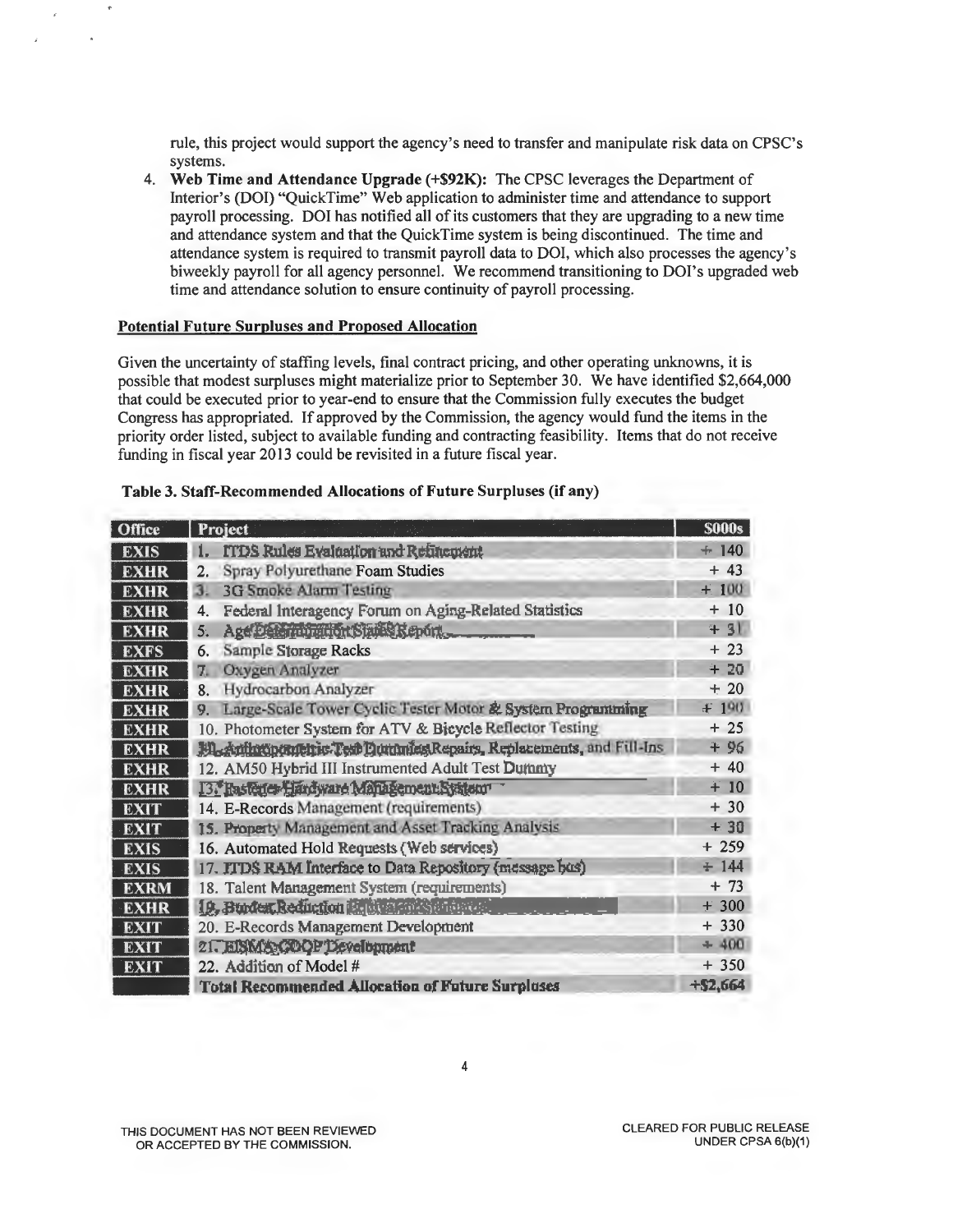### *Explanations of the \$2,664,000 in proposed allocations of future surpluses:*

- I. ITDS RAM Rules Evaluation and Refinement (+\$140K): Analyze the current effectiveness of the targeting rules, improve targeting criteria, and analyze the expected effectiveness of proposed risk rules for entry line data. Improved ability to identify and target entry lines for products that are potentially in violation of critical safety standards, as well as to support the unimpeded flow of safe commerce.
- 2. Spray Polyurethane Foam Studies (+\$43K): This increment restores \$43K in funding reduced in EXHR as part of the table I downward budget adjustment. The first phase of this project was funded in 2011. Additional funding is needed to complete laboratory analysis of spray foam samples and determine potential exposure to consumers.
- 3. 3G Smoke Alarm Testing (+\$100K): This project will identify new types of sensors that can overcome the inherent limitations of the existing sensors, while improving the reliability and utility ofresidential smoke alarms. The envisioned outcome of this project is to demonstrate technology that can be commercialized by manufacturers and incorporated into national codes and standards.
- 4. Federal Interagency Forum on Aging-Related Statistics (+\$10K): Participation in the Federal Interagency Forum on Aging-Related Statistics would improve CPSC partnerships with other federal agencies in the collection and sharing of injury data. This data is procured through an interagency agreement and funding for these agreements must occur by July, rather than at the end of the year. This project is prioritized to account for the interagency agreement timing.
- 5. Age Determination Status Report (+\$31K): The Division of Human Factors completes over 1,000 age determinations per fiscal year. Each delivery of products needing age determinations could have from one to more than 100 samples; however, staff learns about the requests the same day or the day before they are delivered. There are also no automatic reporting tools to assess completion status or to anticipate the number of incoming age determinations. This has made it difficult to assign and plan work. This project would create a Status Update Page that provides information about all age determination samples on one list and also generates automatic status update e-mails containing completion status and anticipated delivery information for all incoming age determination samples. This will provide advance notice of incoming samples and improve the agency's ability to plan and assign work.
- 6. Sample Storage Racks (+\$23K): The Sample Storage Facility (SSF) warehouse does not have a space-efficient way to store all-terrain vehicles and recreational off-highway vehicles. These samples take up significant floor space. The storage racks would enable the samples to be stacked vertically, saving floor space. The warehouse is near capacity, and space efficiency improvements are a priority.
- 7. Oxygen Analyzer (+\$20K): The oxygen analyzer is the most critical measurement in the oxygen consumption calorimetry system. In CPSC's current system, the oxygen analyzer is the slowest system component. This funding would be used to procure an oxygen analyzer with a faster response time that would improve the speed and safety of the heat release measurement.
- 8. Hydrocarbon Analyzer (+\$20K): The oxygen consumption calorimetry system relies primarily on the measurement of the oxygen concentration to determine the heat release rate from a fire. Adding capability to the calorimeter to measure unburned hydrocarbons increases the accuracy of measurement and important factors about the fire itself. The hydrocarbon analyzer would make this measurement.
- 9. Large-Scale Tower Cyclic Tester Motor & System Programming (+\$190K): This equipment will allow completion of the large-scale cyclic testing center that will be needed to support new dynamic testing requirements being developed for durable children's nursery products, such as strollers, play yards, and cribs, as well as larger-size products, such as bunk beds, trampolines, and playground equipment.

THIS DOCUMENT HAS NOT BEEN REVIEWED OR ACCEPTED BY THE COMMISSION.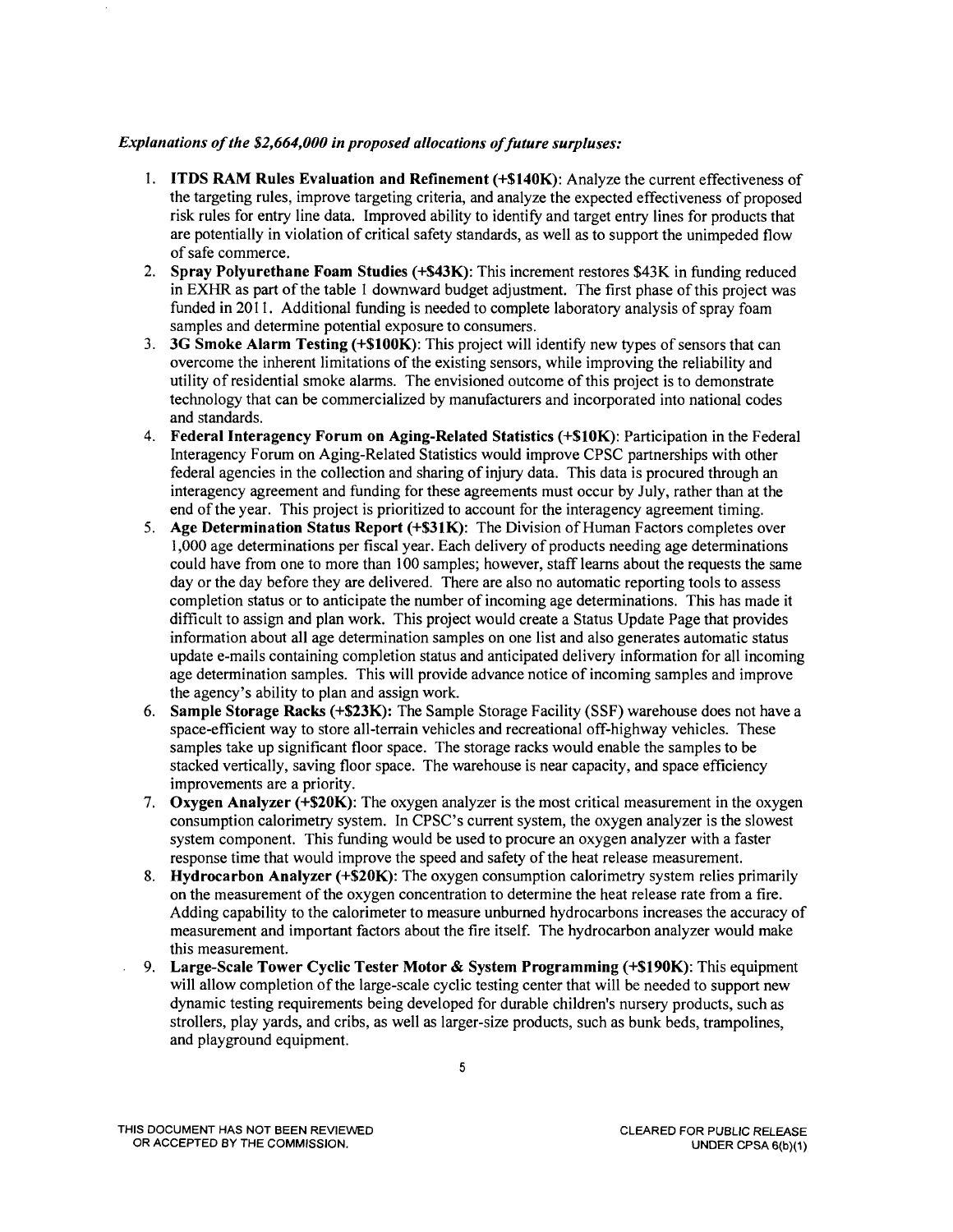- 10. Photometer System for ATV & Bicycle Reflector Testing (+\$25K): The existing equipment for measuring reflector performance for bicycles and ATVs does not meet current measurement standards and methods. A new photometer system is necessary to conduct accurate measurements.
- 11. Anthropometric Test Dummies Repairs, Replacements, and Fill-Ins (+\$96K): The CRABI dummies will be useful in testing restraint systems and will have head triaxial acceleration sensors. The new CRABI dummies will address the need to have test dummies with instrumented heads to be used when testing and re-creating impact incidents that result from falls, tip-overs, and unexpected exits from durable products, such as highchairs, swings, and table top seats.
- 12. AMSO Hybrid III Instrumented Adult Test Dummy (+\$40K): This project will be used for the occupant restraint and protection standards development efforts for ROVs. The Hybrid III instrumented test units are used extensively in the automotive industry to assess occupant injury potential and the effectiveness of occupant protection systems that may be used in a vehicle.
- 13. Fastener Hardware Management System (+\$10K): The National Product Testing and Evaluation Center (NPTEC) is responsible for testing a multitude of products. Consequently, there is a need for a large range of fasteners and related hardware to set up and conduct testing. Currently, there are not enough fasteners, making set-up time consuming. The NPTEC needs to replenish its supply of fasteners.
- 14. E-Records Management (requirements only) (+\$30K): To develop an electronic document and records management system that complies with National Archives and Records Administration (NARA) requirements and assists with Electronic Discovery requirements. The scale of this project is limited to defining the requirements for a final solution.
- 15. Property Management and Asset Tracking Analysis (+\$30K): To develop an agency-wide Property Management and Asset Tracking System that addresses the needs of the property management and sample tracking processes and can better forecast capital replacement costs. The existing property management system lacks this capability.
- 16. Automated Hold Requests (+\$259K): Add a Web services capability to the Import Surveillance RAM system that enables automated interaction with the CBP/ITDS systems. This would increase staff efficiency through rapid automation of workflow and interactions concerning targeting entry lines.
- 17. ITDS RAM Interface to Data Repository (+\$144K): Technical approach for ITDS/RAM to transfer data for tracking and managing samples initiated at import to the Data Repository to be passed to the appropriate system (IFS or Case Management). This would increase staff efficiency through reduced data entry and increased data accuracy.
- 18. Talent Management System (requirements only) (+\$73K): To analyze and formulate requirements for the potential implementation of the Department of Interior's (DOI's) performance appraisal module. The module, if implemented, would be part of the existing Talent Management System (TMS), a DOI module that CPSC already leverages, and the module would seamlessly integrate performance appraisal records electronically with the electronic Official Personnel Folders and the personnel database where personnel actions are executed. This project is limited to defining implementation requirements. Implementation funds would follow in a future fiscal year if the agency decided to proceed with the module.
- 19. Burden Reduction Equivalent Standards (+\$300K): Activities focused on implementing the requirements of Public Law 112-28. This request would contract for a study of equivalent safety standards that could be used internationally to reduce testing costs.
- 20. E-Records Management (+\$330K): This funding would implement the requirements, once defined, from item #15 above.
- 21. FISMA COOP Development (+\$400K): To develop an agency-wide disaster recovery contingency plan that outlines how the agency could continue to perform essential functions during an emergency situation.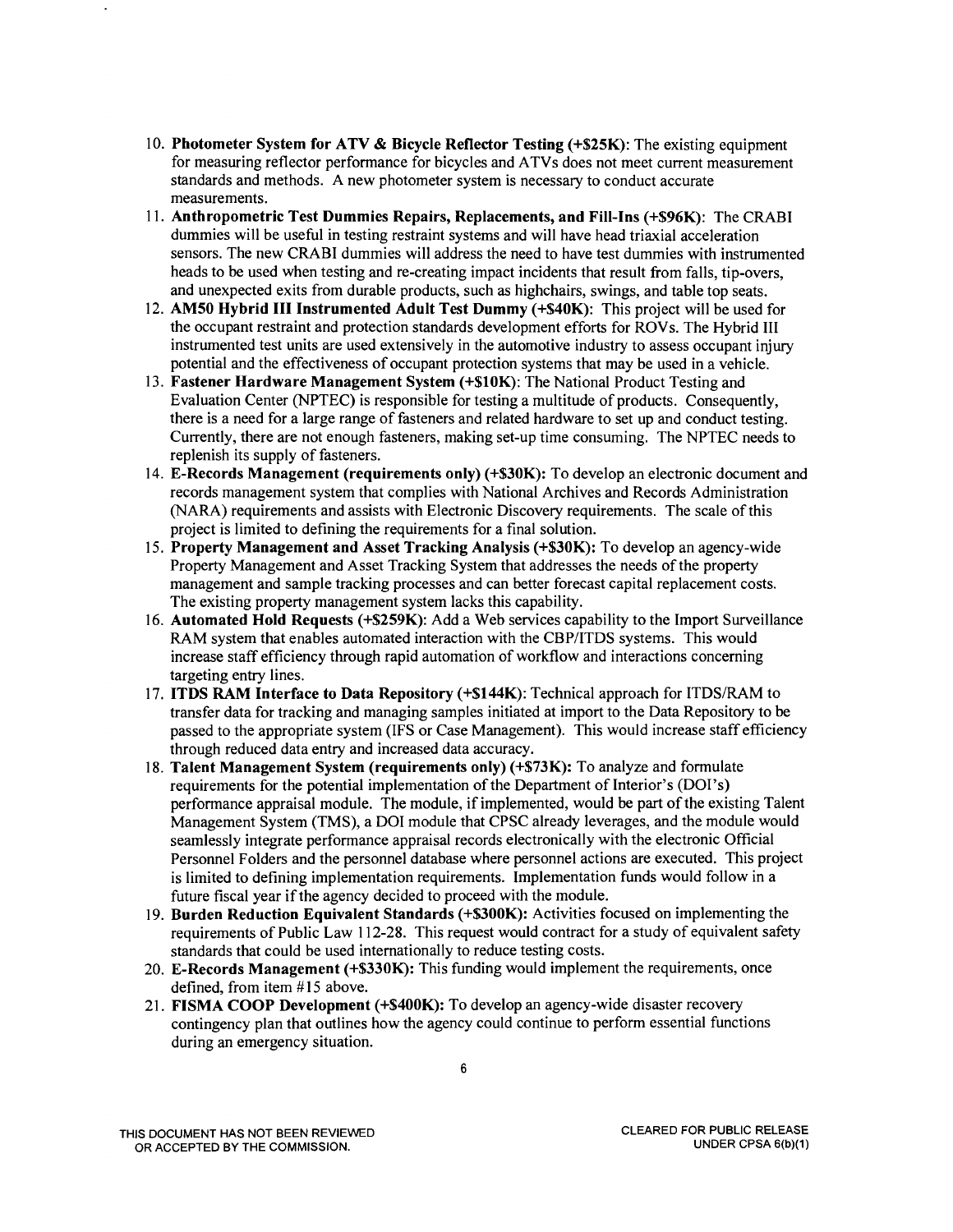22. **Addition of Model Number (+\$350K):** To provide improved electronic access to CPSC's recall information, as requested by the public. This recall information would be expanded to include a recalled product's model number, if available, so that retailers can remove more quickly recalled products from their shelves and websites.

### **Updates to Fiscal Year 2013 Voluntary Standards**

We are recommending that four products be added to the list of products for which staff carries out associated voluntary standards activities. These products are:

- 1. laundry and dishwasher packets (liquid)
- 2. microwave ovens
- 3. torch fuels (containers)
- 4. trampoline courts

Voluntary standards activity for microwave ovens and trampoline courts has been, or currently is being initiated by the Standard Developing Organizations (SDO). At the request of the Commission or Commission staff, voluntary standards activity for torch fuel containers and liquid laundry and dishwasher packets is under consideration by the SDO. Staff anticipates providing support for monitoring the voluntary standards activities for these products during the remainder of fiscal year 2013.

We also recommend removing pressure cookers from the list of supported voluntary standards activity for fiscal year 2013. Currently, there is no activity associated with pressure cookers, and none is anticipated this year.

A revised Voluntary Standards Summary table for fiscal year 2013, incorporating these changes, is attached.

### **Updates to Fiscal Year 2013 Mandatory Standards**

We are recommending that Voluntary Standards Rule Updates be added for rule review as part of the Mandatory Standards Summary Table. This activity is responsive to a recommendation from the Government Accountability Office (GAO) report, *A More Active Role in Voluntary Standards Development Should Be Considered.* That report recommended that CPSC take a more active role in the voluntary standards development process, including voting on standards or holding leadership positions on voluntary standards committees. CPSC staff will prepare a briefing package with a draft notice of proposed rulemaking to amend the rules and directives that address staff participation in the voluntary standards process.

A revised Mandatory Standards Summary Table for fiscal year 2013, incorporating these changes, is attached.

### **For Additional Information**

If you have any questions on these staff recommendations or the performance goal summary, please contact me directly or Jay Hoffman.

Attachments: Voluntary Standards Summary Mandatory Standards Summary

THIS DOCUMENT HAS NOT BEEN REVIEWED OR ACCEPTED BY THE COMMISSION.

CLEARED FOR PUBLIC RELEASE UNDER CPSA 6(b)(1)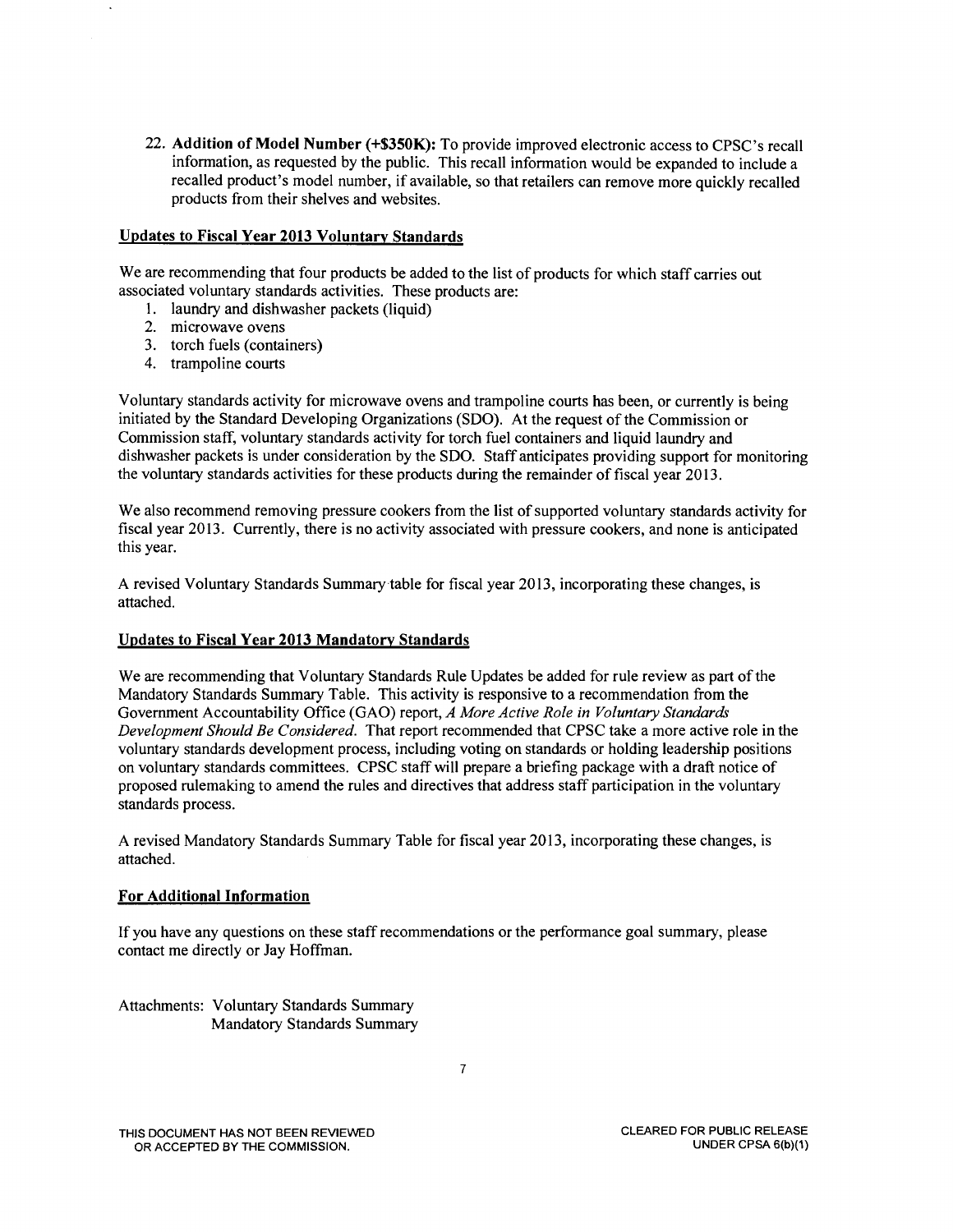# **Attachment: Voluntary Standards Summary (amends FY 2013 Operating Plan)**

 $\tilde{\mathbf{x}}$ 

A consumer product voluntary standard is a prescribed set of rules, conditions, or requirements concerning definitions of product-related terms; classification of components; specification of materials, performance, or operations; delineation of procedures; or measurement of quantity and quality in describing products, materials, systems, services, or practices relating to the safety of consumer products used in and around the home, outdoors, and in schools.

The CPSC's statutory authority requires the agency to rely on voluntary standards rather than promulgate mandatory standards if compliance with a voluntary standard would eliminate or adequately reduce the risk of injury identified and it is likely there will be substantial compliance with the voluntary standard. CPSC staff works with organizations that coordinate the development of voluntary standards.

Each voluntary standards activity is an ongoing process that may involve multiple revisions to a standard within 1 year or over multiple years, and those revisions may continue in subsequent years, depending upon the activities of the voluntary standards committees and the priorities of the Commission.

CPSC staff plans to provide support<sup>2</sup> for, or monitor, voluntary standards work for the products below:

| #                       | <b>2013 OP Plan</b>                                        |
|-------------------------|------------------------------------------------------------|
| 1                       | Air Cleaners (ozone-generating)                            |
| $\overline{2}$          | Amusement Rides (portable)                                 |
| 3                       | <b>Architectural Glazing</b>                               |
| $\overline{\mathbf{4}}$ | <b>Baby Monitors</b>                                       |
| 5                       | <b>Bassinets/Cradles</b>                                   |
| 6                       | Bath Seats (infant)                                        |
| 7                       | Batteries (e.g., lithium, electronic devices, toy, button) |
| 8                       | Bed Rails (children's, adult)                              |
| 9                       | Beds (bunk)                                                |
| 10                      | Beds (toddler)                                             |
| 11                      | <b>Bedside Sleepers</b>                                    |
| 12                      | <b>Bicycles</b>                                            |
| 13                      | <b>Booster Seats</b>                                       |
| 14                      | <b>Building Materials and Furnishings</b>                  |
| 15                      | Candles                                                    |
| 16                      | Chairs (high)                                              |
| 17                      | Chairs (youth)                                             |
| 18                      | <b>Changing Tables</b>                                     |
| 19                      | <b>Child-Resistant Packaging</b>                           |
| 20                      | Children's Metal Jewelry                                   |
| 21                      | clothes dryers                                             |

<sup>&</sup>lt;sup>2</sup> Support may include, among other things, providing injury data and hazard analyses, encouraging the development of a voluntary safety standard, identifying specific risks of injury, performing research, developing health science data, performing laboratory technical assistance, and/or taking other actions that the Commission, in a particular situation, determines may be appropriate. A listing of these activities can be found at 16 CFR § 1031.7.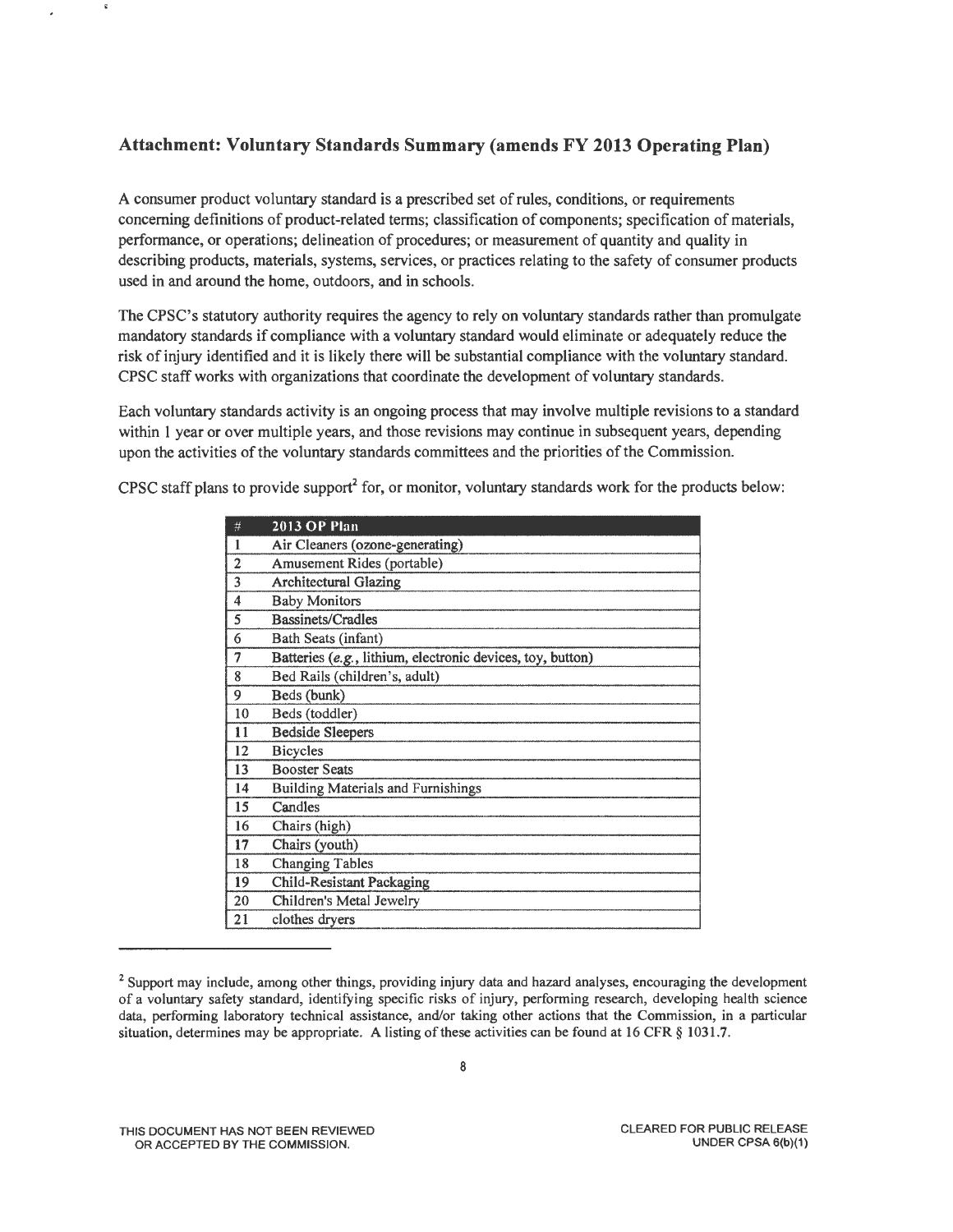| $\#$ | <b>2013 OP Plan</b>                                             |
|------|-----------------------------------------------------------------|
| 22   | CO Alarms                                                       |
| 23   | Cooktops                                                        |
| 24   | Cribs (commercial)                                              |
| 25   | Cribs (full-size)                                               |
| 26   | Cribs (non-full-size/play yards)                                |
| 27   | Drywall                                                         |
| 28   | Fireworks                                                       |
| 29   | Fuel Tanks (leakage)                                            |
| 30   | Furnaces                                                        |
| 31   | Garage Doors/Gate Operators                                     |
| 32   | Gasoline Containers (child-resistant closures, flame arrestors) |
| 33   | <b>Glass Front Gas Fireplaces</b>                               |
| 34   | Headgear (recreational)                                         |
| 35   | <b>Heaters</b>                                                  |
| 36   | <b>Infant Bedding/Accessories</b>                               |
| 37   | <b>Infant Bouncers</b>                                          |
| 38   | <b>Infant Carriers (frame)</b>                                  |
| 39   | Infant Carriers (handheld)                                      |
| 40   | Infant Carriers (soft)                                          |
| 41   | <b>Infant Gates</b>                                             |
| 42   | Infant Inclined Sleep Products (was known as infant hammocks)   |
| 43   | <b>Infant Slings</b>                                            |
| 44   | <b>Infant Swings</b>                                            |
| 45   | <b>Infant Tubs</b>                                              |
| 46   | <b>Infant Walkers</b>                                           |
| 47   | <b>Inflatable Play Devices</b>                                  |
| 48   | Ladders                                                         |
| 49   | Laundry and Dishwasher Packets (liquid)                         |
| 50   | Lighters, Cigarette                                             |
| 51   | Mattresses, Inflatable Air                                      |
| 52   | Microwave Ovens                                                 |
| 53   | Mowers                                                          |
| 54   | Nanotechnology                                                  |
| 55   | <b>National Electrical Code</b>                                 |
| 56   | Off-Highway Vehicles, Recreational                              |
| 57   | <b>Phthalates</b>                                               |
| 58   | Playground Equipment (children under 2 yrs)                     |
| 59   | Playground Equipment (home)                                     |
| 60   | Playground Equipment (public)                                   |
| 61   | <b>Portable Generators</b>                                      |
| 62   | Power Equipment                                                 |
| 63   | Ranges (tip over)                                               |
| 64   | <b>Smoke Alarms</b>                                             |
| 65   | <b>Soccer Goals</b>                                             |
| 66   | <b>Stationary Activity Centers</b>                              |
| 67   | <b>Strollers</b>                                                |
| 68   | Swimming Pools/Spas                                             |
| 69   | <b>Torch Fuels (containers)</b>                                 |
|      | $\boldsymbol{9}$                                                |

THIS DOCUMENT HAS NOT BEEN REVIEWED OR ACCEPTED BY THE COMMISSION.

 $\tilde{\mathbf{x}}$ 

l,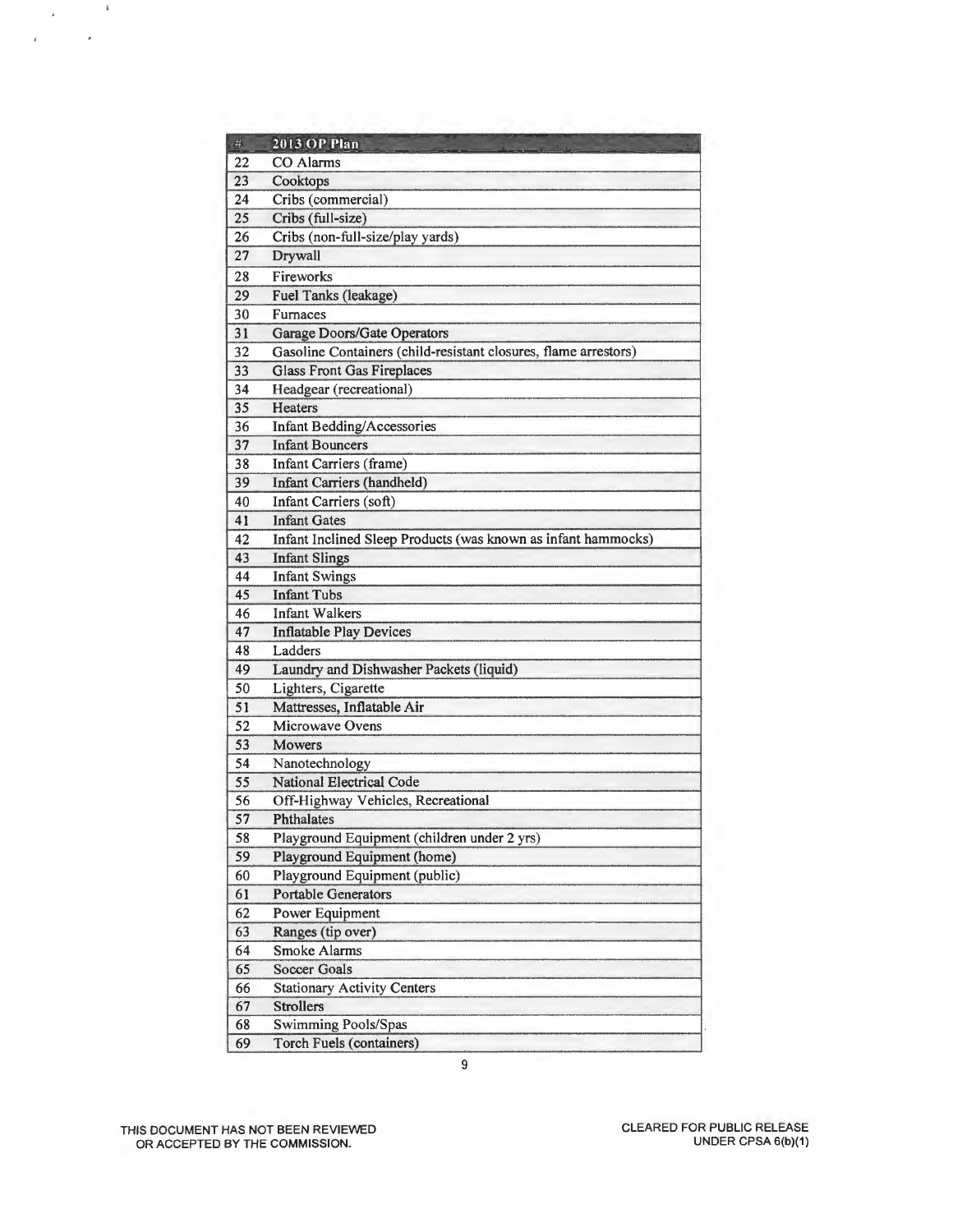|    | <b>2013 OP Plan</b>      |
|----|--------------------------|
|    | Toys                     |
|    | <b>Trampolines</b>       |
| 72 | <b>Trampoline Courts</b> |
| 73 | Tree Stands (hunting)    |
| 74 | <b>Window Coverings</b>  |

 $\chi_{\rm{max}}=2$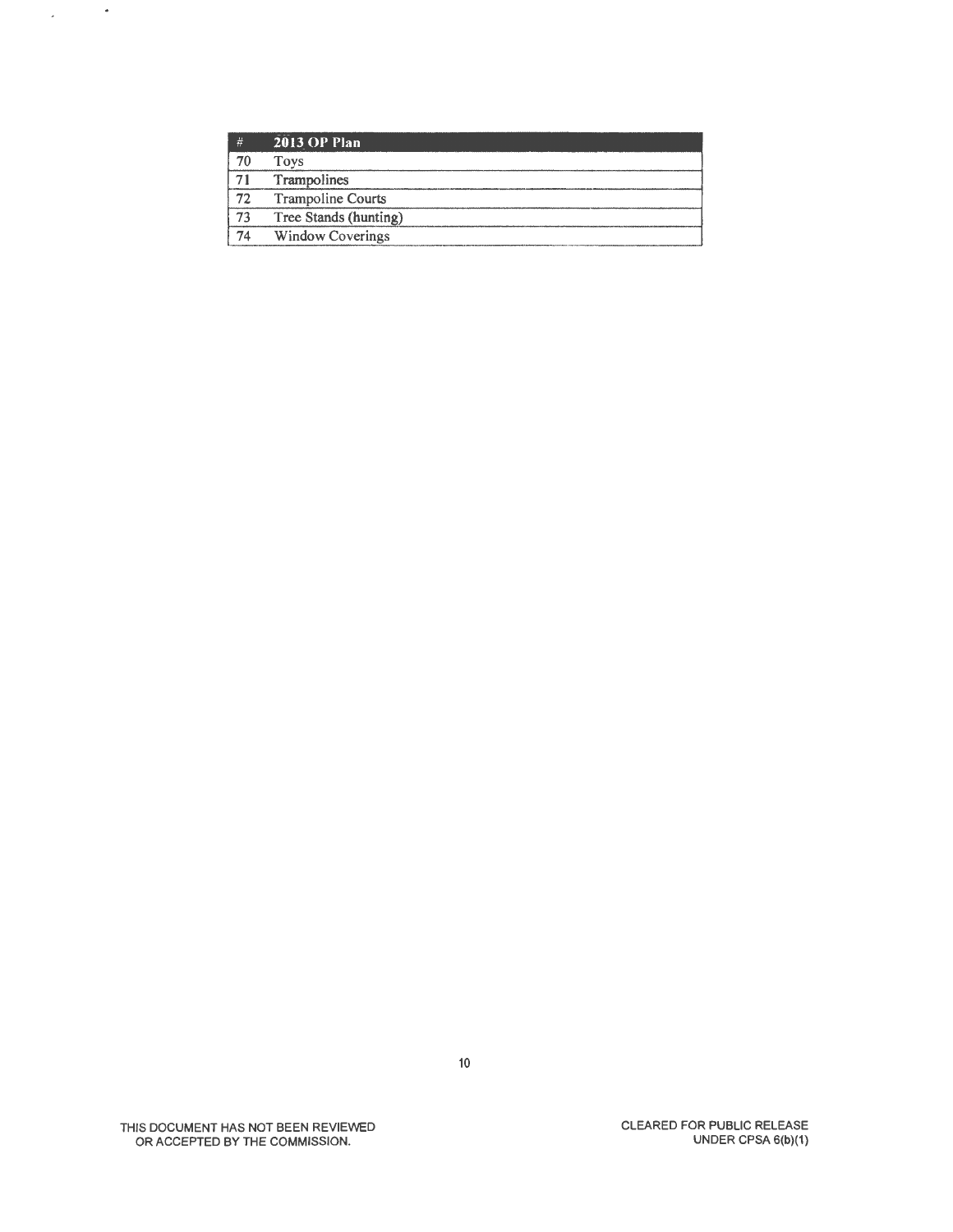# **Attachment: Mandatory Standards Summary (amends FY 2013 Operating Plan)**

Mandatory standards are federal rules set by statute or regulation that impose requirements for consumer products. Typically, they take the form of performance requirements that consumer products must meet or warnings they must display to be imported, distributed, or sold in the United States.

The CPSC may set a mandatory standard when it determines that compliance with a voluntary standard would not eliminate or adequately reduce the risk of injury or the agency finds that it is unlikely that there will be substantial compliance with a voluntary standard. The Commission may also promulgate a mandatory ban of a hazardous product when it determines that no feasible voluntary or mandatory standard would adequately protect the public from an unreasonable risk of injury. In some cases, Congress directs and authorizes the Commission to set a mandatory standard.

CPSC staff plans to work on the projects in the table on the next page. This work will involve continuation of rulemaking activities related to the CPS IA, as well as other laws; and the work will include data analysis and technical review activities in support of rule review or potential rulemaking activities.

| <b>Key to Table</b> |                                                                       |  |
|---------------------|-----------------------------------------------------------------------|--|
| <b>NPR</b>          | Briefing package for a notice of proposed rulemaking                  |  |
| FR                  | Briefing package for a final rule                                     |  |
| DA/TR               | Data analysis and/or technical review to support ongoing or potential |  |
|                     | rulemaking and rule review activities                                 |  |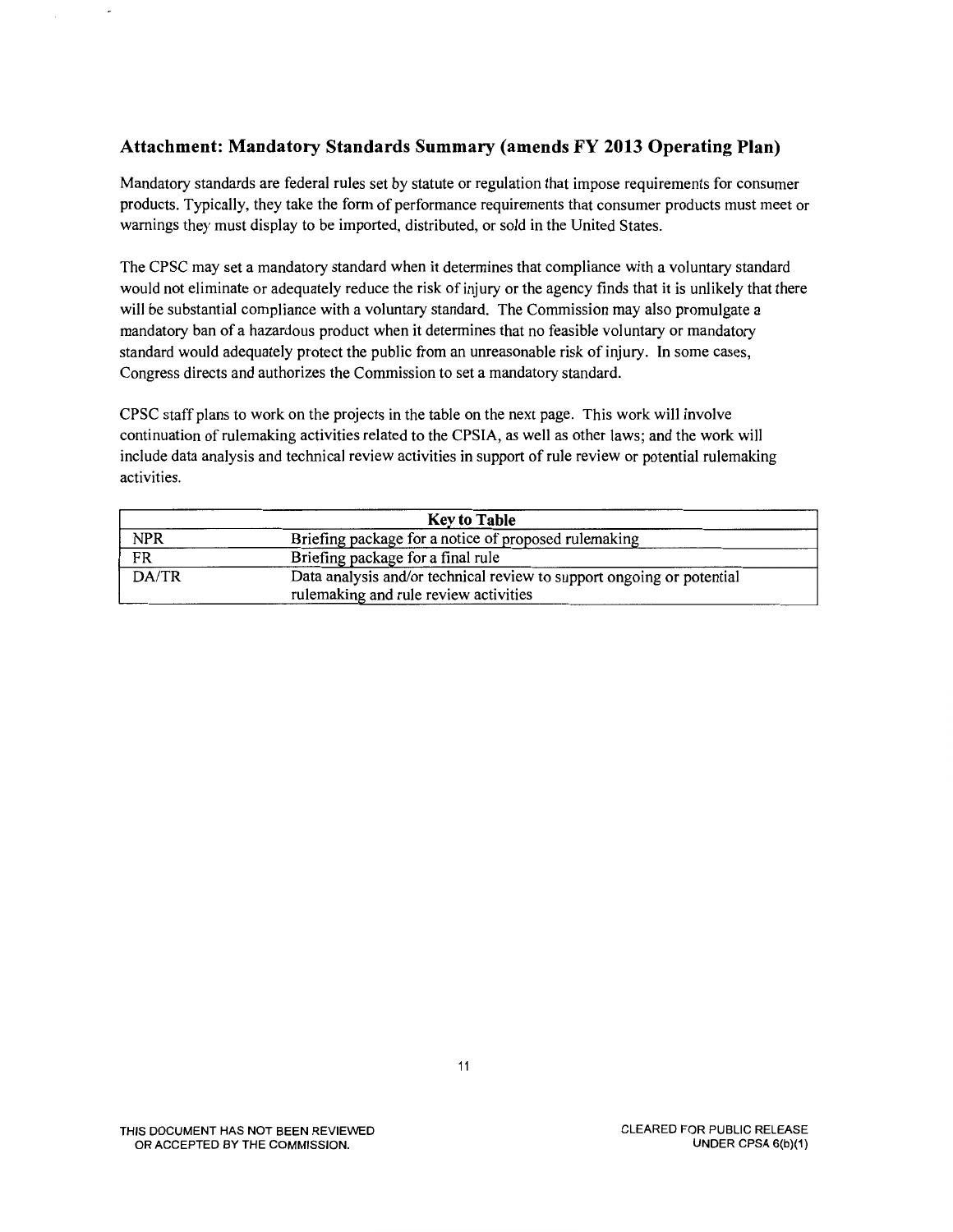|                    | <b>Items by Major Categories</b>                                    | 2013<br><b>OP</b> Plan |
|--------------------|---------------------------------------------------------------------|------------------------|
|                    | CPSIA, including Danny Keysar Child Product Safety Notification Act |                        |
| 1                  | <b>Bassinet Attachments to Play Yards</b>                           | <b>FR</b>              |
| $\overline{2}$     | <b>Bassinets</b>                                                    | <b>FR</b>              |
| 3                  | <b>Bedside Sleepers</b>                                             | NPR, FR                |
| 4                  | Chairs (Folding)                                                    | DA/TR                  |
| 5                  | Chairs (High)                                                       | DA/TR                  |
| 6                  | <b>Gates and Other Enclosures</b>                                   | DA/TR                  |
| 7                  | <b>Infant Bath Tubs</b>                                             | <b>DA/TR</b>           |
| 8                  | <b>Infant Bouncers</b>                                              | DA/TR                  |
| 9                  | <b>Infant Carriers (Frame)</b>                                      | <b>DA/TR</b>           |
| 10                 | Infant Carriers (Handheld)                                          | NPR, FR                |
| $_{11}$            | Infant Carriers (Soft)                                              | NPR, FR                |
| 12                 | <b>Infant Inclined Sleep Products</b>                               | DA/TR                  |
| 13                 | <b>Infant Slings</b>                                                | <b>NPR</b>             |
| 14                 | Phthalates or Phthalate Substitutes                                 | <b>DA/TR</b>           |
| 15                 | <b>Strollers</b>                                                    | NPR, FR                |
|                    | <b>Accreditation Requirements</b>                                   |                        |
| 16                 | <b>Bassinets</b>                                                    | <b>FR</b>              |
| 17                 | <b>Bedside Sleepers</b>                                             | <b>FR</b>              |
| 18                 | Infant Carriers (Handheld)                                          | <b>FR</b>              |
| 19                 | Infant Carriers (Soft)                                              | NPR, FR                |
| 20                 | <b>Infant Slings</b>                                                | <b>NPR</b>             |
| 21                 | <b>Strollers</b>                                                    | NPR, FR                |
|                    | Implementation of Public Law 112-28                                 |                        |
| 22                 | ATVs-Rulemaking                                                     | <b>DA/TR</b>           |
| <b>Rule Review</b> |                                                                     |                        |
| 23                 | <b>Animal Testing Regulations</b>                                   | <b>FR</b>              |
| 24                 | <b>Bicycles</b>                                                     | DA/TR                  |
| 25                 | Voluntary Standards Rule Update                                     | <b>NPR</b>             |
|                    | Other Ongoing or Potential Rulemaking Activities                    |                        |
| 26                 | <b>Firepots and Fuel Gels</b>                                       | <b>DA/TR</b>           |
| 27                 | Fireworks                                                           | DA/TR                  |
| 28                 | Poison Prevention Packaging Act - Hydroxides                        | DA/TR                  |
| 29                 | Poison Prevention Packaging Act - Imidazolines                      | <b>FR</b>              |
| 30                 | Portable Generators                                                 | <b>DA/TR</b>           |
| 31                 | <b>Rare Earth Magnet Sets</b>                                       | FR                     |
| 32                 | Recreational Off-Highway Vehicles (ROVs)                            | <b>NPR</b>             |
| 33                 | Revisions to FHSA Definition of "Strong Sensitizer"                 | <b>NPR</b>             |
| 34                 | Surrogate Smoldering Ignition Source                                | DA/TR                  |
| 35                 | <b>Table Saws</b>                                                   | DA/TR                  |
| 36                 | <b>Upholstered Furniture</b>                                        | DA/TR                  |
| 37                 | <b>Voluntary Recall Rule</b>                                        | <b>NPR</b>             |

# **Mandatory Standards Summary**

THIS DOCUMENT HAS NOT BEEN REVIEWED OR ACCEPTED BY THE COMMISSION.

 $\bullet$ 

à,  $\overline{y}$